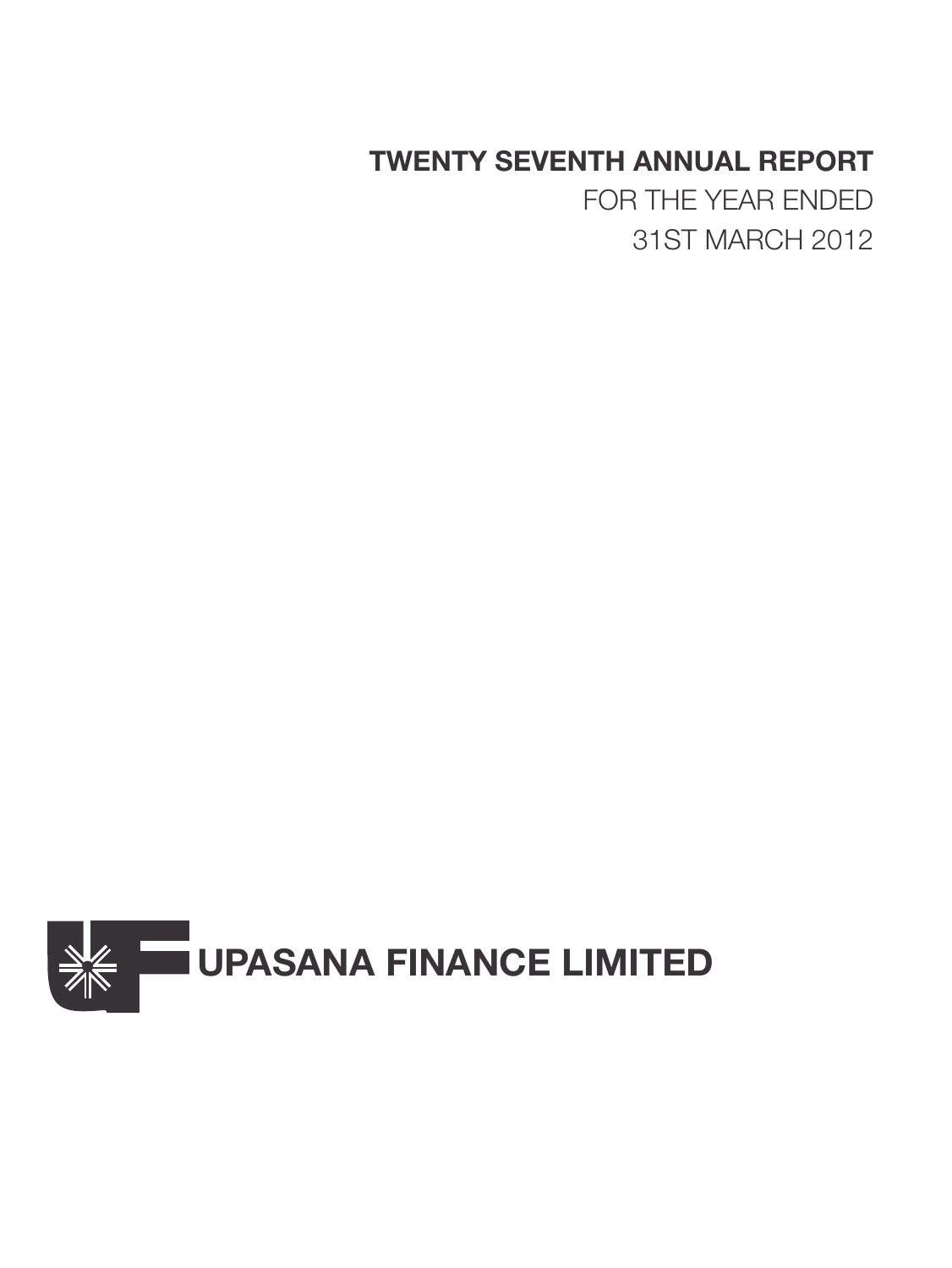| <b>BOARD OF DIRECTORS</b> | <b>SRI. R RAMAKRISHANAN</b>                                                                                                                                                   |
|---------------------------|-------------------------------------------------------------------------------------------------------------------------------------------------------------------------------|
|                           | <b>SRI. S E S MANI</b>                                                                                                                                                        |
|                           | <b>SRI. S RAMAKRISHNAN</b>                                                                                                                                                    |
| <b>SECRETARY</b>          | <b>SRI. R KRISHNAN</b>                                                                                                                                                        |
| <b>BANKERS</b>            | The Karur Vysya Bank Ltd.<br><b>United Bank of India</b><br><b>State Bank of Mysore</b>                                                                                       |
| <b>AUDITORS</b>           | <b>M/S. SUNDARAM &amp; SRINIVASAN</b><br><b>Chartered Accountants</b><br>23, C P Ramaswamy Road,<br>Chennai - 600 018.                                                        |
| <b>REGISTERED OFFICE</b>  | <b>III Floor</b><br><b>Auras Corporate Center</b><br>98-A, Dr. Radhakrishnan Salai,<br>Mylapore, Chennai - 600 004<br>Tel: 044 - 2847 8605<br>email: upasana_shares@yahoo.com |

# Green Initiative in the Corporate Governance

**The Ministry of Corporate Affairs has taken a 'Green Initiative in the Corporate Governance' by allowing paperless compliances by the companies and has issued circulars stating that service of notice / documents including Annual Report can be sent by e-mail to its members. To support this green initiative of the Government in full measure, members who have not registered their e-mail addresses, so far, are requested to register their e-mail addresses, in respect of electronic holding with the Depository through their Depository Participants. Members who hold shares in physical form are requested to register their e-mail addresses with RTA of the Company.**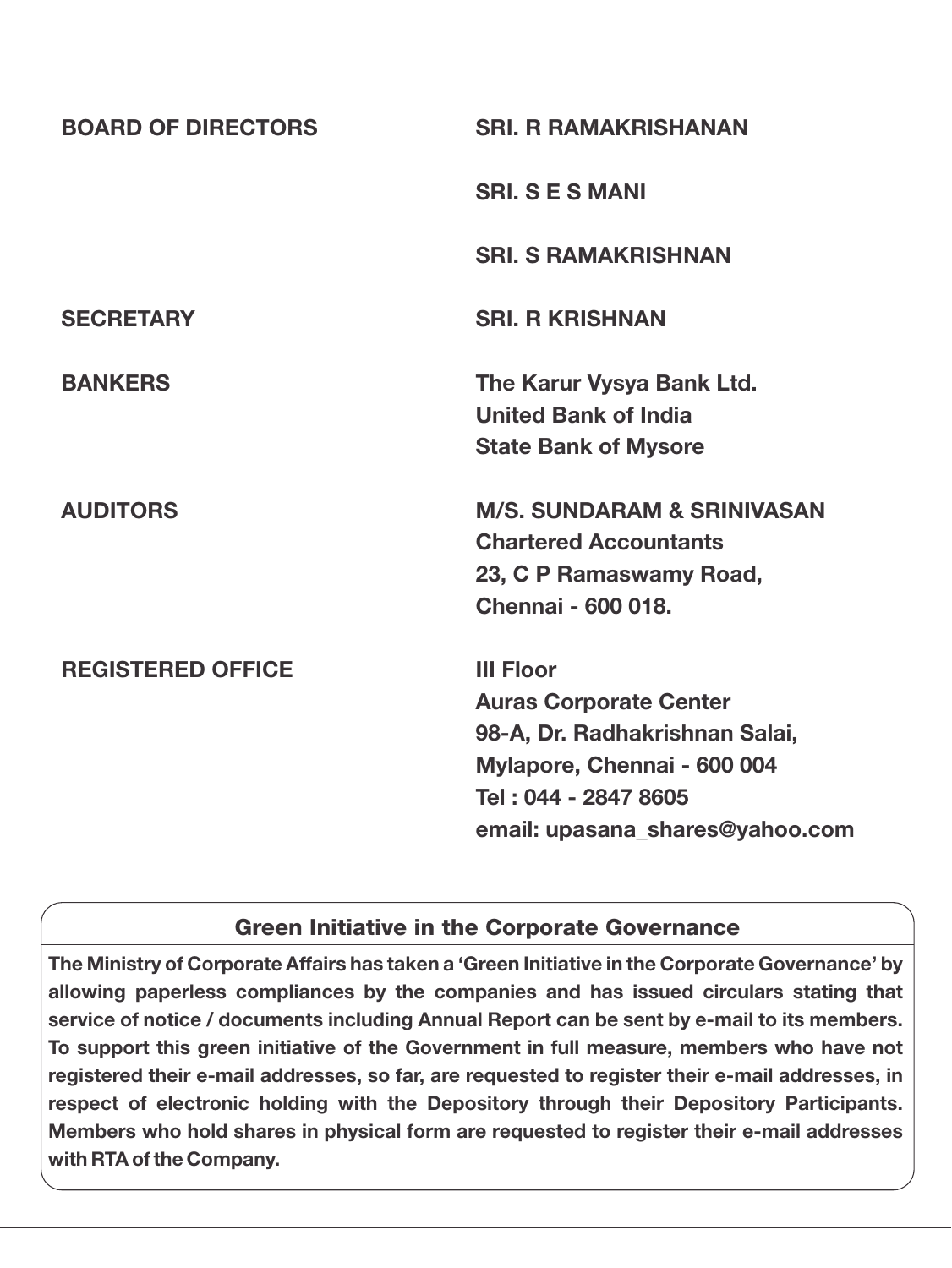## **NOTICE TO THE SHAREHOLDERS**

NOTICE is hereby given that the **TWENTY SEVENTH ANNUAL GENERAL MEETING** of the Shareholders of the Company will be held at the Narada Gana Sabha Trust (MINI HALL) New No. 314 (Old No. 254), TTK Road, Alwarpet, Chennai 600 018 on Monday the 17<sup>th</sup> September 2012 at 10.00 A M to transact the following business:

### **Ordinary Business**

1. To consider and, if thought fit, to pass, with or without modification the following Resolution as an Ordinary Resolution:

"RESOLVED that the Audited Balance Sheet as at 31st March 2012, the Statement of Profit and Loss for the year ended 31st March 2012 and the Reports of the Directors and the Auditors of the Company, be and are hereby approved and adopted."

2. To consider and, if thought fit, to pass, with or without modification the following Resolution as an Ordinary Resolution:

"RESOLVED that Sri R Ramakrishnan, who retires by rotation and being eligible for re-appointment, be and is hereby re-appointed as a Director of the Company."

3. To consider and, if thought fit, to pass, with or without modification the following Resolution as an Ordinary Resolution:

"RESOLVED that M/s. Sundaram & Srinivasan, Chartered Accountants, Chennai, Auditors of the Company, (Registration No.004207S with the Institute of Chartered Accountants of India) be and are hereby re-appointed as Auditors of the Company to hold office from the conclusion of this Annual General Meeting till the conclusion of the next Annual General Meeting of the Company on such remuneration as may be determined by the Board of Directors of the Company, in addition to reimbursement of travelling and other out-of-pocket expenses actually incurred by them in connection with the Audit."

18<sup>m</sup> May, 2012 Secretary Secretary Secretary Secretary Secretary Secretary Secretary Secretary Secretary Secretary

By Order of the Board<br>**R KRISHNAN** Chennai **R KRISHNAN** Chennai R Ann an Dùbhailte anns an Dùbhailte anns an Dùbhailte anns an Dùbhailte anns an Dùbhailte anns an Dùbhailte anns an Dùbhailte anns an Dùbhailte anns an Dùbhailte anns an Dùbhailte anns an Dùbh

## **NOTES:**

- 1. A MEMBER ENTITLED TO ATTEND AND VOTE IS ENTITLED TO APPOINT A PROXY TO ATTEND AND VOTE ON POLL INSTEAD OF HIMSELF/ HERSELF AND SUCH PROXY NEED NOT BE A MEMBER.
- 2. The instrument appointing proxy should be deposited at the Office of the Company's Share Transfer Agents viz. Integrated Enterpries (India) Limited, Kences Tower , 2nd Floor, No.1 Ramakrishna Street, T Nagar, North Usman Road, Chennai 600 017 at least 48 hours before the commencement of the meeting.
- 3. Members desiring any information as regards accounts are requested to write to the Company at least seven days before the meeting so as to enable the Management to keep the information ready.
- 4. Members holding shares in physical form, are requested to notify/send the following to the Registrar and Share Transfer Agent of the Company
	- a) any change in their address/mandate/bank details
	- b) Nomination in Form 2B, in duplicate as provided under Section 109A of the Companies Act, 1956, in case they have not been sent earlier.
	- c) Share certificate(s) held in multiple accounts in identical names or joint accounts in the same order of names, for consolidation of such shareholdings into one account.
- 5. The Register of Members and the Share Transfer Books of the Company will remain closed from 7th September 2012 to 17th September 2012 (both days inclusive.)
- 6. Members, holding shares in electronic from, may please note that, as per the applicable regulations of the depositories, the bank details as furnished by the respective Depositories to the Company will be printed on the dividend warrants issued from time to time. The Company will not entertain any direct request from such members for deletion of/change in such bank details. Further, instructions if any, already given by members in respect of share in physical form will not be automatically applicable to the dividend payable on shares in electronic form. Members may, therefore, give instructions regarding bank accounts in which they wish to receive dividend, directly to their Depository Participants.
- 7. At this Annual General Meeting Sri R Ramakrishnan, Director, retires by rotation and being eligible, offers himself for re-appointment. The particulars of Sri R Ramakrishnan, Director as required to be furnished under the Listing Agreement are provided hereunder.

Born on 15th May 1937, Sri R Ramakrishnan is a Bachelor of Science from Madras University. He underwent training in Tata Iron & Steel Company Limited, Jamshedpur. He is lifetime Member of Wire Association International, USA. He started Indian Reinforcing Co (Welded Mesh) Pvt Ltd in 1958 and Concord Arai Pvt Ltd in 1965. He was a Member of Indian Advisory Board, Standard Chartered Bank for 6 years during 1987 to 1993. He was a Director of IndusInd Bank Limited, Mumbai, for 8 years from 1996 to 2004. He was a Director of SRP Tools Limited, Chennai, from 1990 to 2005. Sri R Ramakrishnan has more than 53 years of managerial experience in manufacturing, marketing as an entrepreneur. He has 19 years experience in Finance and Banking. He has been associated with the Company since June 2003.

The details of other Directorships / Committee Memberships held by Sri R Ramakrishnan are as follows :

| Directorship:                |                          |                                                                 |
|------------------------------|--------------------------|-----------------------------------------------------------------|
| Chairman                     | $\overline{\phantom{a}}$ | Indian Reinforcing Co (Welded Mesh) Private Ltd.                |
| Managing Director            | ۰                        | Concord Arai Pvt Ltd                                            |
| Director                     | $\overline{\phantom{a}}$ | Yekediar Farms Pvt Ltd, Yekediar Holdings & Properties Pvt Ltd, |
|                              |                          | Yekediar Estates Pvt Ltd, Yekediar Coconuts Pvt Ltd,            |
|                              |                          | Sundram Fasteners Limited                                       |
| <b>Committee Membership:</b> |                          |                                                                 |
| Sundram Fasteners Limited    | ٠                        | Investor / Shareholders Grievance Committee - Chairman          |
|                              |                          | Audit Committee – Member                                        |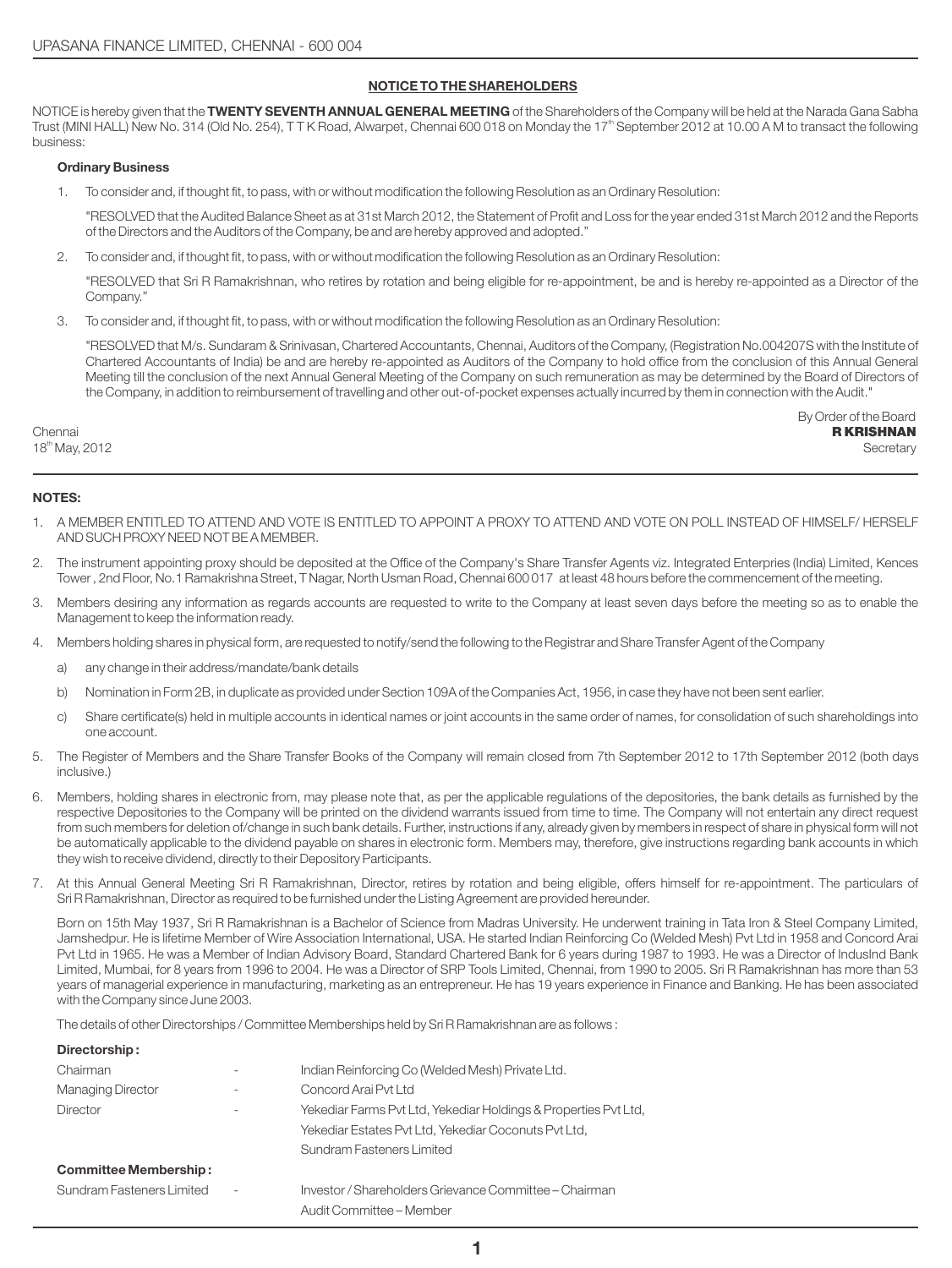## **DIRECTORS' REPORT TO THE SHARE HOLDERS**

The Directors are pleased to present the Twenty Seventh Annual Report together with the Audited Accounts for the year ended 31<sup>st</sup> March 2012.

| 1. | <b>FINANCIAL RESULTS:</b>                    | 2011-2012      | Rs.in lakhs<br>2010-2011 |  |
|----|----------------------------------------------|----------------|--------------------------|--|
|    | Income from Operations                       | 376.54         | 99.69                    |  |
|    | Other Income                                 | 18.86          | 13.27                    |  |
|    | Profit/(Loss) before Interest & Depreciation | 339.86         | 57.16                    |  |
|    | Less: Interest                               | $\blacksquare$ | 1.07                     |  |
|    | Less: Depreciation                           | $\blacksquare$ | 0.01                     |  |
|    | Profit before Tax                            | 339.86         | 56.08                    |  |
|    | Less: Provision for Tax                      | 104.20         | (19.10)                  |  |
|    | Profit after Tax                             | 235.66         | 75.18                    |  |
|    | Add: Balance brought forward                 | (517.21)       | (583.86)                 |  |
|    | Amount available for appropriation           | (281.56)       | (508.68)                 |  |
|    | Less: Appropriations                         |                |                          |  |
|    | Transfer to Statutory Reserve                | 47.13          | 8.53                     |  |
|    | Balance Carried Over                         | (328.69)       | (517.21)                 |  |
|    |                                              |                |                          |  |

## **2. DIVIDEND:**

In view of the accumulated losses, the Directors are unable to recommend any dividend on equity shares for the year ended 31st March 2012.

## **3. MANAGEMENT DISCUSSION AND ANALYSIS**

## Classification by RBI

The Company is registered with RBI as Non Deposit taking Non-Banking Financial Company (NBFC-ND) and has a valid certificate of Registration.

### Business Review

The Company continues to concentrate upon recovery of overdue receivables. Even while pursuing the legal route, the Company attempts negotiations with customers for early recovery of debts. During the year, the Company has collected an amount of Rs. 313.45 lakhs during the year.

### Future Outlook

The company is not entering into fresh contracts for business and is continuing to concentrate upon recovery of overdue receivables and is hopeful that the impact of this approach on the net worth will be more beneficial to the company.

### **4. DEPOSITS**

There are no unclaimed deposits. There are no matured deposits claimed by the depositors, but not paid by the company.

## **5. DIRECTORS**

Sri R Ramakrishnan, Director, retires from the Board by rotation at the ensuing Annual General Meeting and is eligible for re-appointment.

## **6. AUDITORS**

M/s Sundaram and Srinivasan, Chartered Accountants, Chennai, retire at the ensuing Twenty Seventh Annual General Meeting and are eligible for reappointment.

## **7. CORPORATE GOVERNANCE**

Pursuant to Clause 49 of the listing agreement with the stock exchanges, a separate report on Corporate Governance together with a certificate from the Company's Auditors confirming the compliance of conditions of Corporate Governance is attached to this report.

## **8. INFORMATION AS PER SECTION 217 (1) (e) OF THE COMPANIES ACT 1956**

The Company is a Non-Banking Finance Company and is not engaged in manufacturing activity of any kind. The disclosure of information regarding conservation of energy is therefore not applicable to the company. There was no foreign exchange earning or outgo for the company during the year. The Company has nothing to report with regard to technology absorption.

## **9. DIRECTORS' RESPONSIBILITY STATEMENT**

## The Directors confirm that:

a) in the preparation of annual accounts, the applicable accounting standards have been followed with proper explanation relating to material departures.

b) appropriate accounting policies have been selected and applied consistently, and judgments and estimates that have been made are reasonable and prudent so as to give a true and fair view of the state of affairs of the company at the end of financial year and of the profit of the company for that year.

c) proper and sufficient care have been taken for the maintenance of adequate accounting records in accordance with the provisions of the Companies Act, 1956 for safeguarding the assets of the company and for preventing and detecting fraud and other irregularities.

the annual accounts have been prepared on a going concern basis.

## **10. PERSONNEL**

None of the employees of the Company is in receipt of remuneration in excess of limits prescribed under Section 217(2A) of the Companies Act, 1956.

## **11. GENERAL**

Your Directors wish to place on record their appreciation for the continued support from all those assisting the recovery of over dues. The Directors also wish to thank the employees for their co-operation.

| <b>CHENNAI</b>            | <b>R RAMAKRISHNAN</b> | <b>S RAMAKRISHNAN</b> |
|---------------------------|-----------------------|-----------------------|
| 18 <sup>th</sup> May 2012 | <b>DIRECTOR</b>       | <b>DIRECTOR</b>       |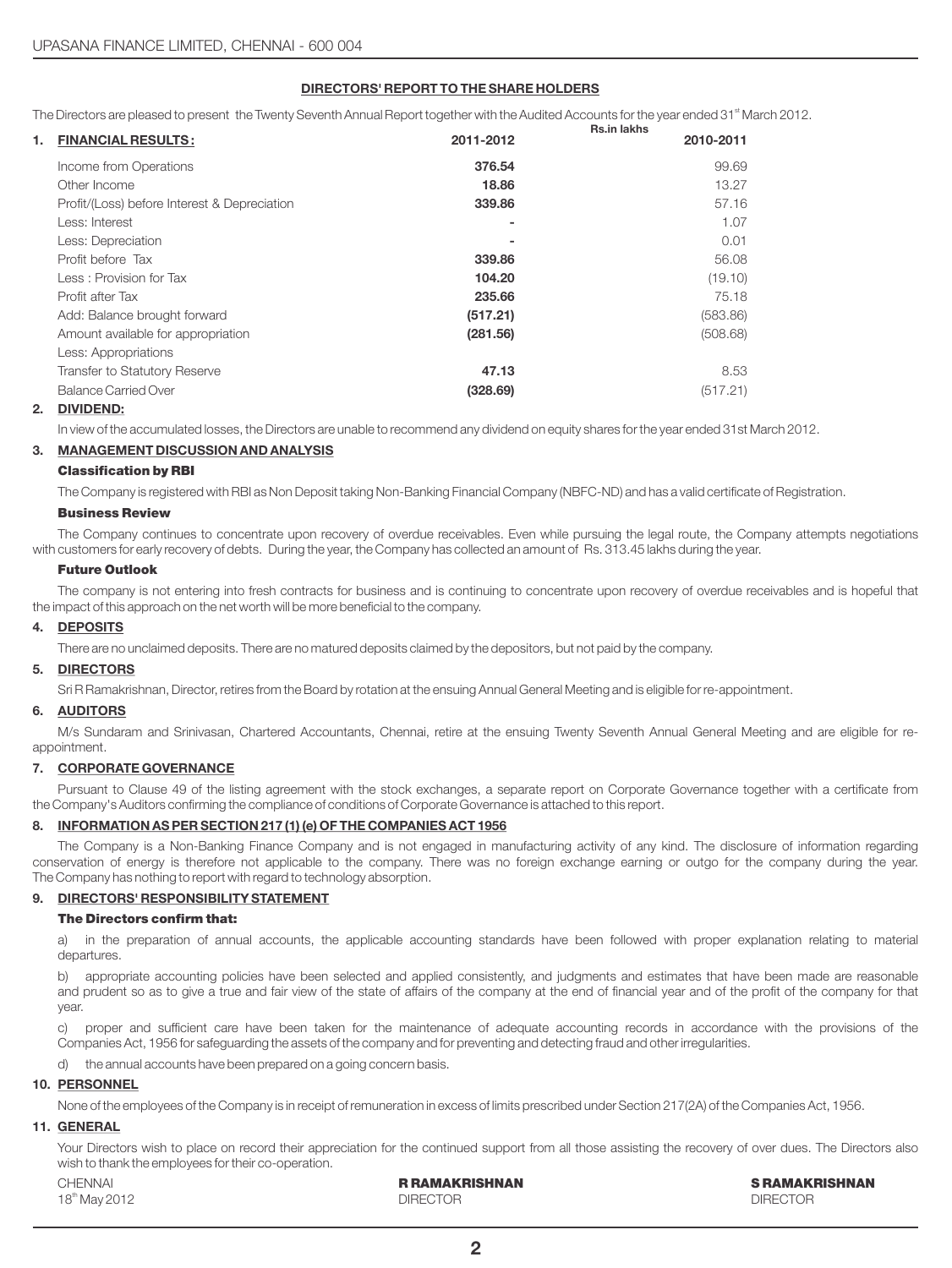## **SUNDARAM & SRINIVASAN 23, C.P. Ramaswamy Road, Chartered Accountants Alwarpet, Chennai - 600 018.**

## **CERTIFICATE**

To the members of Upasana Finance Limited, Chennai 600 004

We have examined the Compliance of the conditions of Corporate Governance by **Upasana Finance Limited**, Chennai ("The Company") for the year ended 31st March 2012, as stipulated in Clause 49 of the Listing Agreements of the said Company with Stock Exchanges in India.

The compliance of conditions of Corporate Governance is the responsibility of the management. Our examination was limited to the procedures and implementation thereof, adopted by the Company for ensuring the compliance of the conditions of the Corporate Governance. It is neither an audit nor an expression of an opinion on the financial statements of the Company.

In our opinion and to the best of our information and according to the explanations given to us, we certify that the Company has complied with the conditions of Corporate Governance as stipulated in Clause 49 of the above-mentioned Listing Agreements.

We further state that such compliance is neither an assurance as to the future viability of the Company nor the efficiency or effectiveness with which the management has conducted the affairs of the Company. **For SUNDARAM & SRINIVASAN**

**Regn. No. 004207S CHARTERED ACCOUNTANTS P. MENAKSHISUNDARAM PARTNER Membership No.217914 Chennai th Date : 18 May 2012**

## **REPORT ON CORPORATE GOVERNANCE FOR THE YEAR ENDED 31 - 03 - 2012**

(As required by Clause 49 of the Listing Agreement with the Stock Exchanges)

## **MANDATORY REQUIREMENTS**

## **1. Company's Philosophy on Code of Governance**

The company believes in abiding by the Laws of the Land.

## **2. Board of Directors**

### **a. Composition and Category of Directors**

The Board comprises of 3 Non-Executive Directors, all of are independent All information as required under Annexure 1A to Clause 49 is being made available to the Board.

There is no pecuniary relationship / transaction with any of the Directors other than reported elsewhere.

### **b. Attendance of each Director at the Meetings of the Board of Directors and the last Annual General Meeting.**

During the financial year 2011-2012 the Board met 5 times on 30th April 2011, 12th May 2011, 5th August 2011, 10th November 2011 and 9th February 2012. The following table gives details pertaining to attendance of Directors at the board meetings and at the last annual general meeting and number of companies and committees where they are Director/Member:

| Name of the Director | Attendance   |            | <b>No. Of Directorships</b><br>in Public Limited<br>Companies | <b>Committee memberships</b><br>(including this Company) |               |
|----------------------|--------------|------------|---------------------------------------------------------------|----------------------------------------------------------|---------------|
|                      | <b>Board</b> | <b>AGM</b> | (including this<br>Company)                                   | Chairman                                                 | <b>Member</b> |
| Sri R Ramakrishnan   | 5            | Yes        | 2                                                             | З                                                        |               |
| Sri S Ramakrishnan   | 5            | Yes        |                                                               | Nil                                                      |               |
| Sri S E S Mani       | 5            | Yes        |                                                               | Nil                                                      | C             |

## **c. Code of Conduct**

The Board of Directors of the Company have laid down a Code of Conduct applicable for all Board Members and the Senior Management of the Company. This Code of Conduct is displayed in the website of the Company www.upasanafinance.com. Further, all Board Members and the Senior Management of the Company have affirmed their adherence to the Code. A declaration signed by Sri S Ramakrishnan, Director to this effect is enclosed at the end of this report.

## **3. Audit Committee**

The Audit Committee of the Board comprises of three Directors with all of them being independent viz. Sri R Ramakrishnan, Sri S E S Mani and Sri S Ramakrishnan with Sri R Ramakrishnan as its Chairman.

Meetings and attendance during the year.

Four Meetings of the Audit Committee were held during the year on 12th May 2011, 5th August 2011, 10th November 2011 and 9th February 2012.

| Name of the Director | No. of meetings attended |
|----------------------|--------------------------|
| R Ramakrishnan       |                          |
| S Ramakrishnan       |                          |
| S E S Mani           |                          |

The Chairman of the Audit Committee was present at the Annual General Meeting held on 15th September 2011. Sri R Krishnan, Secretary, acts as Secretary of the Audit Committee.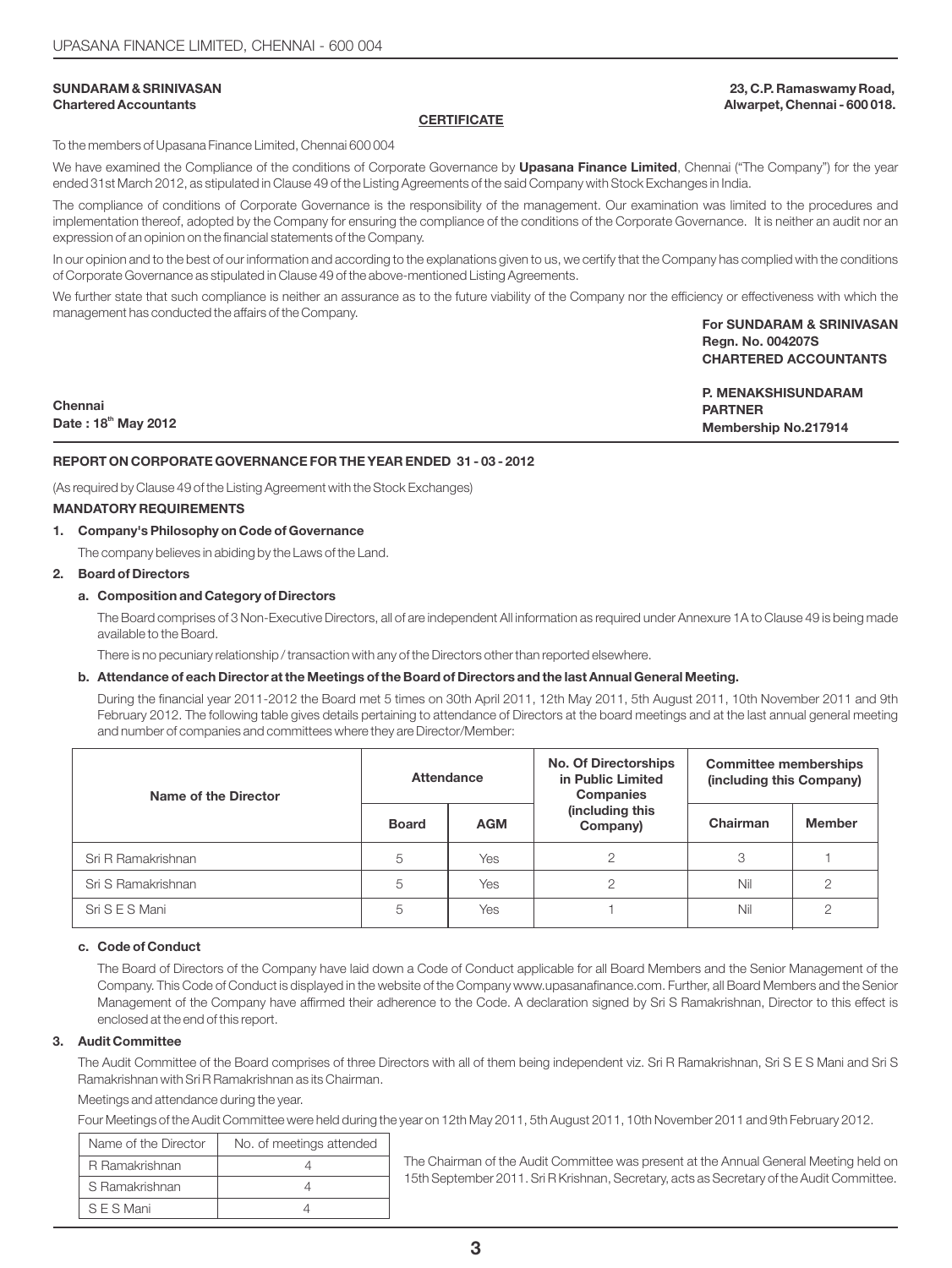## **REPORT ON CORPORATE GOVERNANCE FOR THE YEAR ENDED 31 - 03 - 2012 (Contd.)**

## Brief Description and terms of reference:

Section 292 of the Companies Act, 1956. The role of Audit Committee is as prescribed under clause 49(II)(D) of the Listing Agreement. The Terms of Reference of Audit Committee cover the matters specified for Audit Committees under clause 49 of the Listing Agreements as well as in

### **4. Remuneration / Compensation Committee**

The Company has not set up a Remuneration Committee. The Directors have waived even the sitting fees and do not receive any remuneration

### **5. Investor/ Shareholder Grievance Committee**

The Share Transfer and Investor/Shareholder Grievance Committee of the Board comprises of Sri R Ramakrishnan, Chairman, Sri S E S Mani and Sri S Ramakrishnan, as members. The Committee deals inter alia with redressal of Investors/ shareholders complaints. Sri R Krishnan, Secretary of the Company is the Compliance Officer of the Company. During the year, 40 queries/complaints were received from shareholders/ investors and other agencies, all of which have been resolved. The Company has no transfer application pending for registration as on 31st March 2012.

### **6. General Meetings**

Details of the location, date and time of the last three Annual General Meetings (AGM) and the details of the resolutions passed or to be passed by Postal Ballot:

| Year      | Location                               | Date       | Time         |
|-----------|----------------------------------------|------------|--------------|
| 2010-2011 | Narada Gana Sabha (Mini Hall), Chennai | 15/09/2011 | 10.00 A.M.   |
| 2009-2010 | The Music Academy (Mini Hall), Chennai | 28/09/2010 | $02.00$ P.M. |
| 2008-2009 | The Music Academy (Mini Hall), Chennai | 29/09/2009 | $02.45$ P.M. |

All the resolutions set out in the respective notices were passed by the shareholders. No Postal Ballots were required to be used for voting at these meetings. No Special Resolution is proposed to be passed by Postal Ballot at the ensuing Annual General Meeting.

Brief background, functional experience of the Director seeking re-appointment.

The detail of Director seeking appointment/re-appointment is provided in the Notice calling for the Annual General Meeting.

### **7. Disclosure**

Transactions where Directors may have pecuniary interest

All details relating to financial and commercial transactions where Directors may have pecuniary interest are provided to the Board, and the interested Directors neither participate in the discussion, nor do they vote on such matter. In matters other than those involving pecuniary interest, the Directors are considered to be interested to the extent of their shareholding in the Company and the following is the status of their shareholding as on 31st March 2012.

| Name of the Director | Number of Equity Shares | % of Holding             |
|----------------------|-------------------------|--------------------------|
| R Ramakrishnan       | -                       | $\overline{\phantom{a}}$ |
| S Ramakrishnan       | 200                     | 0.0046                   |
| S F S Mani           | 200                     | 0.0046                   |

Materially significant related party transactions during the year ended 31st March 2012

There are no materially significant related party transactions made by the company with its Promoters, Directors, their subsidiaries, relatives etc. that may have potential conflict with the interests of the Company at large. The Register of Contracts containing the transactions in which Directors are interested is placed before the Board regularly and approval obtained.

## Accounting Treatment

The Company follows Accounting Standards prescribed, by the Central Government in consultation with National Advisory Committee on Accounting Standards, under the Companies (Accounting Standards) Rules, 2006 and in the preparation of financial statements, the Company has not adopted a treatment different from that prescribed in any Accounting Standard.

Details of non-compliance by the Company, penalties, and strictures imposed on the Company by the Stock Exchange or SEBI or any authority on any matter related to capital markets during the last three years.

The Company has fully complied with all matters relating to Capital Market and Listing Agreement with the Stock Exchanges.

## **8. Means of Communication**

The Company mails the Annual Report every year individually to all the shareholders. The Management Discussion and Analysis Report forms a part of this Annual Report.

The quarterly, half yearly and annual results are published in Trinity Mirror (English) and Makkal Kural (Tamil). These are not sent individually to the Shareholders.

The Financial Results are displayed on the website of the Company, www.upasanafinance.com

The Management Discussion and Analysis Report forms part of this Annual Report.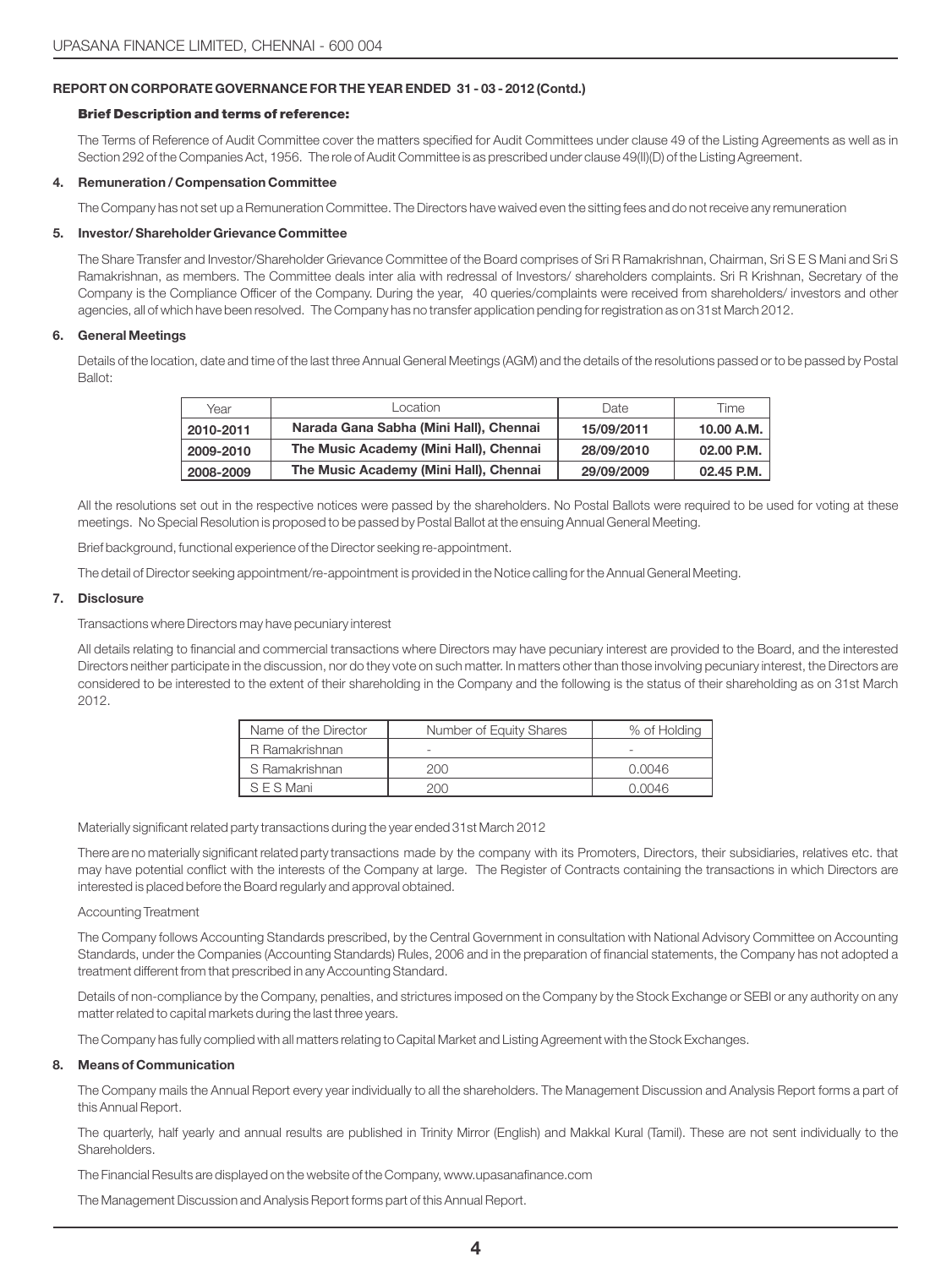## **REPORT ON CORPORATE GOVERNANCE FOR THE YEAR ENDED 31 - 03 - 2012 (Contd.)**

## **9. General Shareholder Information**

| 1              | Annual General Meeting, Date and Time and<br>Venue                                                                                                                           | 17th September 2012, 10.00 AM, Narada Gana Sabha Trust (Mini Hall), New No.314, (Old No.254),<br>T.T.K. Road, Alwarpet, Chennai - 18                                                                                                                                                                                                                                                                                                                                                                                                                                                                                                                                                                                                                                                                                                                                                                                                                                                                                                        |
|----------------|------------------------------------------------------------------------------------------------------------------------------------------------------------------------------|---------------------------------------------------------------------------------------------------------------------------------------------------------------------------------------------------------------------------------------------------------------------------------------------------------------------------------------------------------------------------------------------------------------------------------------------------------------------------------------------------------------------------------------------------------------------------------------------------------------------------------------------------------------------------------------------------------------------------------------------------------------------------------------------------------------------------------------------------------------------------------------------------------------------------------------------------------------------------------------------------------------------------------------------|
| $\overline{2}$ | Financial Calendar 2012-2013<br><b>First Quarter Results</b><br>Half-Yearly Results<br><b>Third Quarter Results</b><br>Annual Results for the year<br>ending 31st March 2013 | On or before 14.08.2012<br>On or before 14.11.2012<br>On or before 14.02.2013<br>On or before 30.05.2013                                                                                                                                                                                                                                                                                                                                                                                                                                                                                                                                                                                                                                                                                                                                                                                                                                                                                                                                    |
| 3              | Book Closure date                                                                                                                                                            | 07/09/2012 to 17/09/2012                                                                                                                                                                                                                                                                                                                                                                                                                                                                                                                                                                                                                                                                                                                                                                                                                                                                                                                                                                                                                    |
| $\overline{4}$ | Listing of Equity Shares on Stock Exchanges                                                                                                                                  | The equity shares of the Company are listed with Bombay Stock Exchange Limited (BSE) and Madras<br>Stock Exchange Limited (MSE). The Company has paid the annual listing fees to the Stock Exchanges<br>for the year 2012-13                                                                                                                                                                                                                                                                                                                                                                                                                                                                                                                                                                                                                                                                                                                                                                                                                |
| 5              | Registrar and Transfer Agents                                                                                                                                                | Integrated Enterprises (India) Limited, Kences Towers, II Floor No. 1 Ramakrishna Street, North Usman<br>Road, T Nagar, Chennai 600 017 are acting as common agency for all investor servicing activities<br>relating to both electronic and physical segments.                                                                                                                                                                                                                                                                                                                                                                                                                                                                                                                                                                                                                                                                                                                                                                             |
| 6              | <b>Stock Code</b><br>ISIN No. for Company's Equity shares<br>in Demat Form<br>Depository Connectivity                                                                        | Madras Stock Exchange - UPASANFIN<br>Bombay Stock Exchange - 511764<br>INE819K01014<br>National Securities Depository Limited (NSDL)                                                                                                                                                                                                                                                                                                                                                                                                                                                                                                                                                                                                                                                                                                                                                                                                                                                                                                        |
| 7              | Share Transfer System                                                                                                                                                        | Central Depository Services (India) Limited (CDSL)<br>All the transfer of shares in physical form are processed and approved by the Share Transfer and<br>Shareholder/Investor Grievance Committee Share Transfers/Remat requests are processed within a<br>period of 30 days from the date of receipt.<br>Demat requests are processed within a period of 10 days from the date of receipt in compliance with<br>the Listing / SEBI Guidelines,<br>A Practising Company Secretary carried out Secretarial Audit on "Dematerilised Equity Shares"<br>and Equity Shares in physical form' every quarter and the necessary Reports are filed with the<br>Stock Exchanges. The Equity Shares in Dematerilised form and Physcial form tally with the<br>issued/paid-up and listed capital of the Company.<br>A Practising Company Secretary carries out a Due Diligence survey, pertaining to share<br>⋗<br>transfers every six months and necessary certificates to that effect are issued and the same<br>are filed with the Stock Exchanges. |
| 8              | Pattern of Shareholding as on 31.03.2012                                                                                                                                     | Data in statement form - Enclosed                                                                                                                                                                                                                                                                                                                                                                                                                                                                                                                                                                                                                                                                                                                                                                                                                                                                                                                                                                                                           |
| 9              | Distribution of Shareholding as on 31.03.2012                                                                                                                                | Data in statement form - Enclosed                                                                                                                                                                                                                                                                                                                                                                                                                                                                                                                                                                                                                                                                                                                                                                                                                                                                                                                                                                                                           |
| 10             | Share Performance/ Share Price<br>Data - High/Low                                                                                                                            | Data in statement form - Enclosed                                                                                                                                                                                                                                                                                                                                                                                                                                                                                                                                                                                                                                                                                                                                                                                                                                                                                                                                                                                                           |
| 11             | Dematerialisation of Shares                                                                                                                                                  | Shares of the Company can be he held and traded in electronic form.<br>3105700 Nos. of equity shares is held in dematerialized form with NSDL and CDSL as on<br>31 <sup>st</sup> March 2012.                                                                                                                                                                                                                                                                                                                                                                                                                                                                                                                                                                                                                                                                                                                                                                                                                                                |
|                | Details of public funding obtained<br>in the last three years                                                                                                                | No capital has been raised in the last three years.                                                                                                                                                                                                                                                                                                                                                                                                                                                                                                                                                                                                                                                                                                                                                                                                                                                                                                                                                                                         |
|                | Outstanding GDRs / ADRs / Warrants<br>or any convertible instruments                                                                                                         | Not issued                                                                                                                                                                                                                                                                                                                                                                                                                                                                                                                                                                                                                                                                                                                                                                                                                                                                                                                                                                                                                                  |
|                | Registrar and Share Transfer Agent<br>of the Company                                                                                                                         | Integrated Enterprises (India) Limited, Kences Towers, II Floor No. 1 Ramakrishna Street,<br>North Usman Road, T Nagar, Chennai 600 017<br>Telephone 044 - 28140801 - 803 / Fax: 044-28142479, 2814 3378<br>E-mail corpserv@integratedindia.in                                                                                                                                                                                                                                                                                                                                                                                                                                                                                                                                                                                                                                                                                                                                                                                              |
| 12             | Address for communication                                                                                                                                                    | III Floor, Auras Corporate Centre, No.98 A, Dr Radhakrishnan Salai, Mylapore,<br>Chennai 600 004. Phone: 044-28478605                                                                                                                                                                                                                                                                                                                                                                                                                                                                                                                                                                                                                                                                                                                                                                                                                                                                                                                       |
| 13             | Compliance Officer                                                                                                                                                           | Sri R Krishnan, Secretary<br>III Floor, Auras Corporate Centre, No.98 A, Dr Radhakrishnan Salai, Mylapore,<br>Chennai 600 004. Phone: 044-28478605                                                                                                                                                                                                                                                                                                                                                                                                                                                                                                                                                                                                                                                                                                                                                                                                                                                                                          |
| 14             | Exclusive E-mail id for redressal of<br>investor complaints                                                                                                                  | In terms of Clause 47(f) of the Listing Agreement, investors may use the<br>E-mail id: upasana shares@yahoo.com for redressal of complaints.                                                                                                                                                                                                                                                                                                                                                                                                                                                                                                                                                                                                                                                                                                                                                                                                                                                                                                |
|                | 15   Website                                                                                                                                                                 | Website of the Company is www.upasanafinance.com                                                                                                                                                                                                                                                                                                                                                                                                                                                                                                                                                                                                                                                                                                                                                                                                                                                                                                                                                                                            |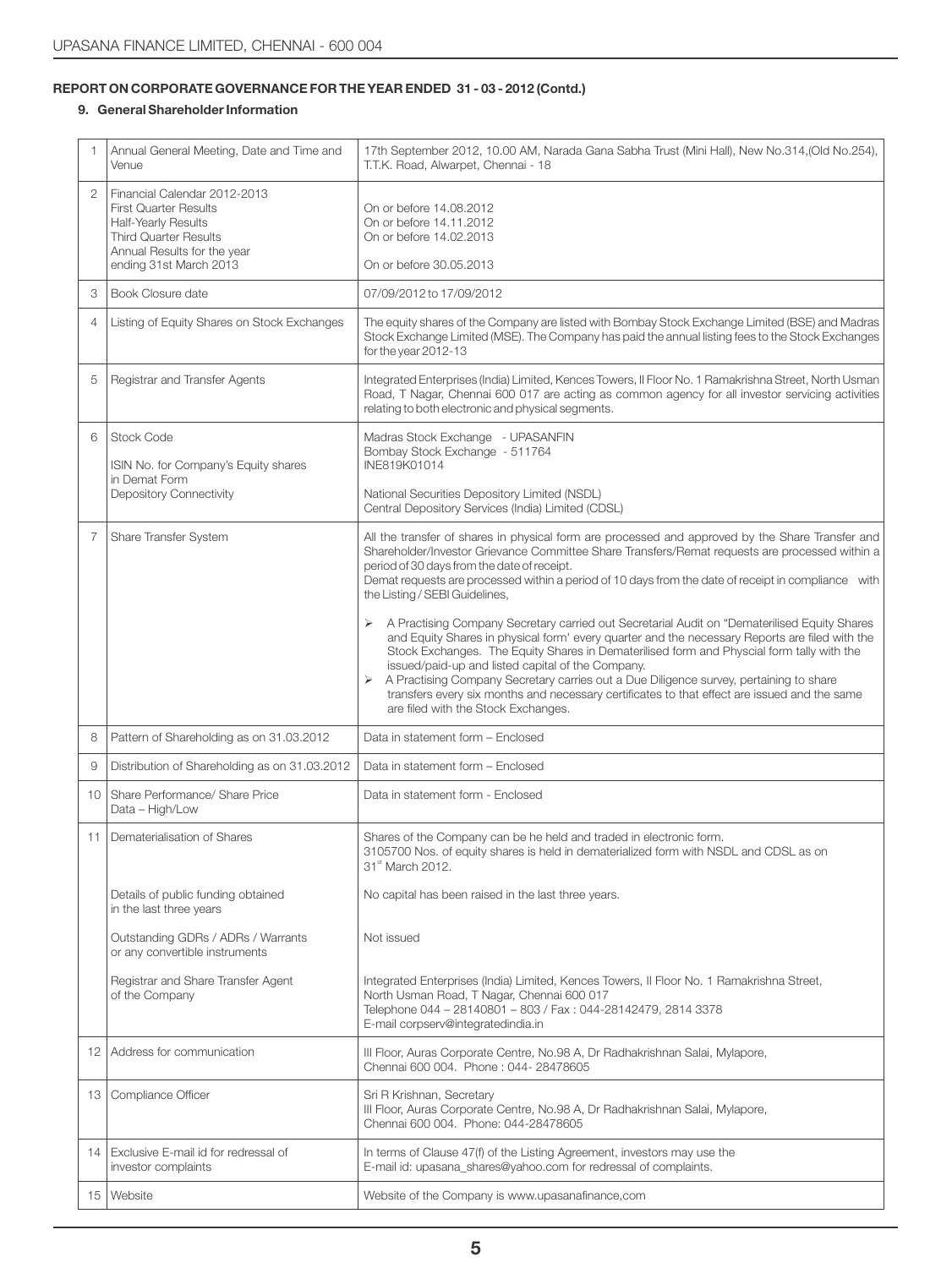## **REPORT ON CORPORATE GOVERNANCE FOR THE YEAR ENDED 31 - 03 - 2012 (Contd.)**

## **10. NON - MANDATORY REQUIREMENTS**

## **1) The Board**

All the Independent Directors contribute effectively to the business carried on by the Company. In the opinion of the Board, it is not necessary to limit the aggregate tenure of each of the Directors.

## **2) Remuneration Committee**

No Director receives any remuneration from the Company. The Directors have waived even the sitting fees.

## **3) Shareholder Rights**

The quarterly/half-yearly/annual results, after they are taken on record by the Board of Directors, are forthwith sent to the Stock Exchanges with whom the Company has listing arrangements. The results, in prescribed format are published in The Trinity Mirror (English) and Makkal Kural (Tamil) Newspapers.

### **4) Audit Qualification**

There is no Audit Qualification by the Statutory Auditors.

### **5) Training of Board Members/Mechanism for evaluating non-executive Board Members**

All the Non-Executive Directors are having rich experience and expertise in functional areas like finance and banking. All of them actively take part in the deliberations at the Board Meetings and contribute effectively to the business. In the opinion of the Board neither training of Board Members nor any evaluation is required.

### **6) Whistle Blower Policy**

The Company has a mechanism for employees to report to the management concerns about unethical behaviour, actual or suspected fraud or violation of the company's code of business conduct and ethics. However, a policy framework will be established at the appropriate time.

## **11. Auditor's Certificate on Corporate Governance**

As required by Clause 49 of the listing agreement, the Auditor's Certificate is given as an annexure to the Director's Report.

## **Categories/Pattern of Shareholding as on 31.03.2012**

| Number of Shares |       | Shareholders<br>Shareholders |        |           | Category | Shares                    | %Holding  |        |
|------------------|-------|------------------------------|--------|-----------|----------|---------------------------|-----------|--------|
|                  |       | Nos.                         | $\%$   | Nos.      | $\%$     | Promoters                 | 30.00.200 | 70.13  |
| $Up$ to          | 100   | 4.656                        | 84.12  | 4,65,300  | 10.87    |                           |           |        |
| 101              | 250   | 376                          | 6.79   | 75.100    | 1.76     | <b>Directors</b>          | 400       | 0.01   |
| 251              | 500   | 311                          | 5.62   | 1.14.400  | 2.68     | <b>Banks</b>              | 3.07.200  | 7.18   |
| 501              | 1000  | 130                          | 2.35   | 99.800    | 2.33     | <b>Private Corporates</b> | 27,800    | 0.65   |
| 1001             | 5000  | 46                           | 0.83   | 86,200    | 2.01     |                           |           |        |
| 5001             | 10000 | 6                            | 0.11   | 44,600    | 1.04     | Non - Resident Indians    | 71.900    | 1.68   |
| 10001 and above  |       | 10                           | 0.18   | 33.92.600 | 79.31    | Resident Individuals      | 8.70.500  | 20.35  |
| Total            |       | 5.535                        | 100.00 | 42.78.000 | 100.00   | Total                     | 42.78.000 | 100.00 |
|                  |       |                              |        |           |          |                           |           |        |

## **Share Price Data Bombay Stock Exchange Limited**

| Month      | Price - Rs. |       | Index - Sensex |        |
|------------|-------------|-------|----------------|--------|
|            | High        | Low   | High           | Low    |
| Apr - 2011 | 53.70       | 53.70 | 19.811         | 18.976 |
| May - 2011 | No Trading  |       | 19,254         | 17,786 |
| Jun - 2011 | No Trading  |       | 18,873         | 17,314 |
| Jul - 2011 | No Trading  |       | 19.132         | 18,131 |
| Aug - 2011 | 51.05       | 46.10 | 18,440         | 15,766 |
| Sep - 2011 | 43.80       | 41.65 | 17.212         | 15.801 |
| Oct - 2011 | No Trading  |       | 17.908         | 15.745 |
| Nov - 2011 | 39.60       | 39.60 | 17.702         | 15.479 |
| Dec - 2011 | No Trading  |       | 17.004         | 15,136 |
| Jan - 2012 | No Trading  |       | 17,259         | 15,358 |
| Feb - 2012 | No Trading  |       | 18,524         | 17,062 |
| Mar - 2012 | 37.65       | 37.65 | 18.041         | 16.921 |

May 18, 2012

To

## **The members of Upasana Finance Limited**

## **DECLARATION TO THE MEMBERS PURSUANT TO CLAUSE 49 (I) (D) (ii) OF THE LISTING AGREEMENT**

I, S Ramakrishnan, Director, hereby declare that all Board members and senior management personnel have affirmed with the Code of Business Conduct and Ethics formulated by the Company for the financial year ended 31<sup>st</sup> March 2012.

S Ramakrishnan

**Director**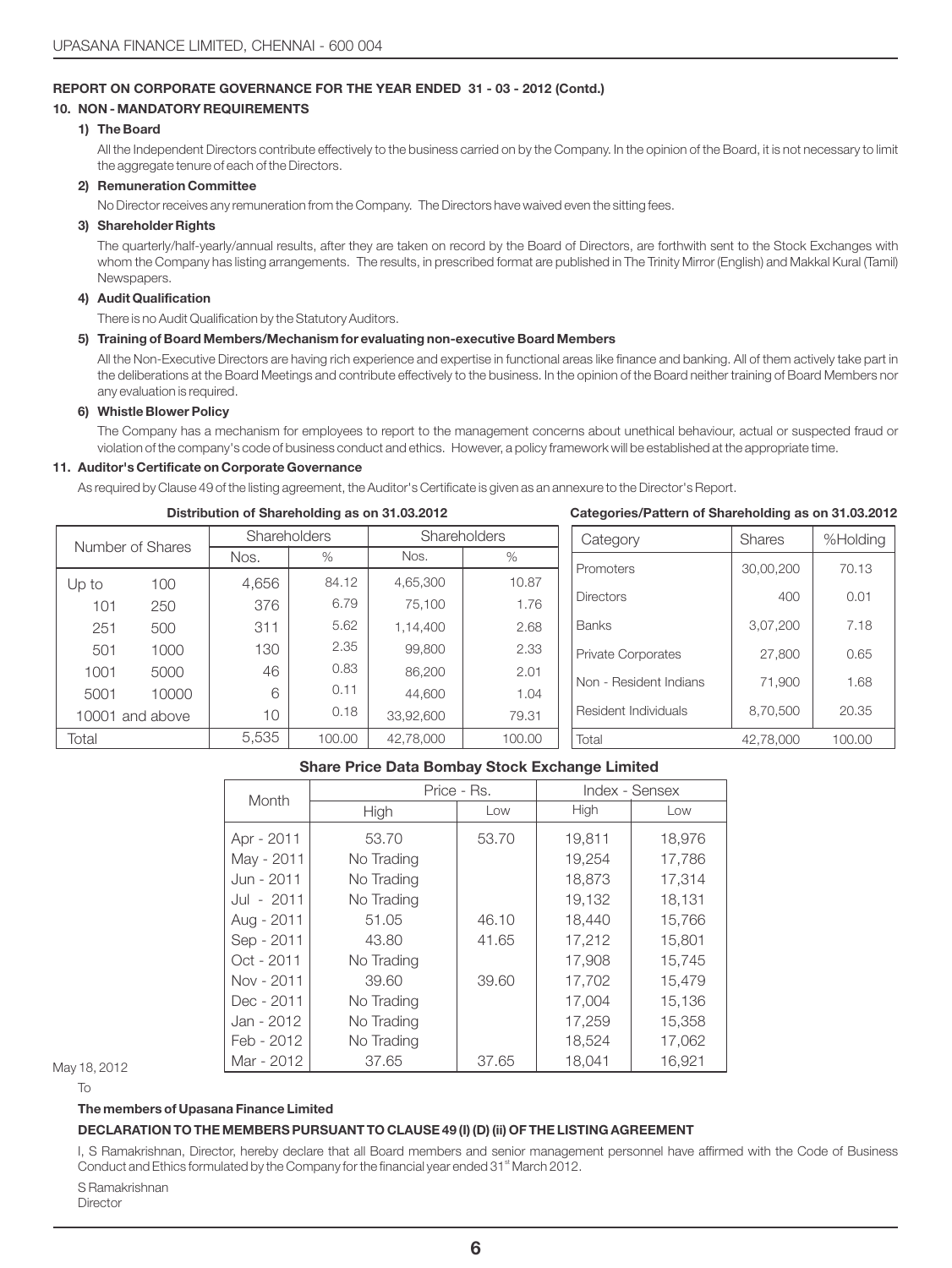## **SUNDARAM & SRINIVASAN 23, C.P. Ramaswamy Road,**

## **Chartered Accountants Alwarpet, Chennai - 600 018.**

### **AUDITORS' REPORT TO THE MEMBERS OF UPASANA FINANCE LIMITED, CHENNAI 600 004 FOR THE YEAR ENDED 31ST MARCH, 2012**

- 1. We have audited the attached Balance Sheet of M/s. Upasana Finance Limited, Chennai 600 004 as at 31st March, 2012, the Statement of Profit and Loss and also the Cash Flow Statement for the year ended on that date annexed thereto. These financial statements are the responsibility of the company's management. Our responsibility is to express an opinion on these financial statements based on our audit.
- 2. We have conducted the audit in accordance with auditing standards generally accepted in India. These standards require that we plan and perform the audit to obtain reasonable assurance about whether the financial statements are free of material misstatement. An audit includes examining, on a test basis, evidence supporting the amounts and disclosures in the financial statements. An audit also includes assessing the accounting principles used and significant estimates made by management, as well as evaluating the overall financial statement presentation. We believe that our audit provides a reasonable basis for our opinion.
- 3. As required by the Companies (Auditor's Report) Order, 2003 issued by the Central Government in terms of sub-section (4A) of Section 227 of the Companies Act, 1956, (the Act) we enclose in the Annexure a statement on the matters specified in paragraph 4 and 5 of the said order to the extent applicable.
- 4. Further to our comments in the Annexure referred to in paragraph 3 above, we state that:
	- i) We have obtained all the information and explanations which, to the best of our knowledge and belief, were necessary for the purposes of our audit;
	- ii) In our opinion, proper books of account, as required by law, have been kept by the Company, so far as appears from our examination of those books;
	- iii) The Balance Sheet, the Statement of Profit and Loss and Cash Flow Statement dealt with by this Report are in agreement with the books of account;
	- iv) In our opinion, the Balance Sheet, the Statement of Profit and Loss and Cash Flow Statement dealt with by this report comply with the accounting standards referred to in Sub Section (3C) of Section 211 of the Companies Act, 1956.
	- v) On the basis of written representations received from directors of the company, as on 31st March 2012 and taken on record by the Board of Directors, we report that no director is disqualified from being appointed as a director in terms of clause (g) of sub-section (1) of section 274 of the Act as on the said date;
	- vi) in our opinion and to the best of our information and according to the explanations given to us, the said Accounts read together with the statement on Significant Accounting Policies and other notes thereon give the information required by the Act, in the manner so required and give a true and fair view in conformity with the accounting principles generally accepted in India;
		- a) in the case of the Balance Sheet, of the state of affairs of the Company as at 31st March 2012;
		- b) in the case of the Statement of Profit and Loss, of the profit for the year ended on that date; and
		- c) in the case of the Cash Flow Statement, of the cash flows for the year ended on that date.

**For SUNDARAM & SRINIVASAN Regn. No. 004207S CHARTERED ACCOUNTANTS**

**Chennai th Date : 18 May 2012** **P. MENAKSHISUNDARAM PARTNER Membership No.217914**

## **ANNEXURE REFERRED TO IN PARA 3 OF OUR REPORT OF EVEN DATE**

- 1. The Company has no fixed Assets.
- 2. Being a Non-banking Finance Company the matters in connection with verification, reporting and other related matters on inventory are not applicable.
- 3. (a) During the year the company has not availed loans from any company, firm, body corporate or individual mentioned in the Register maintained under Section 301 of the Act.
	- (b) The Company has not granted any secured or unsecured loan, to companies, firms or other parties listed in the Register maintained under Section 301 of the Act.
- 4. In our opinion and according to the information and explanations given to us, there are adequate internal control procedures commensurate with the size of the Company and the nature of its business. During the course of our audit no major weakness has been noticed in the internal control procedures.
- 5. (a) Based on the audit procedures applied by us and according to the information and explanations provided by the Management, we are of the opinion that the contracts or arrangements that need to be entered in the Register maintained under Section 301 of the Act have been property entered in the said register.
	- (b) In our opinion and according to the information and explanations given to us the transactions entered in the Register maintained under Section 301 of the Act and exceeding Rupees Five lakhs or more during the year in respect of each party have been made at prices which are reasonable having regard to the prevailing market prices at the relevant time.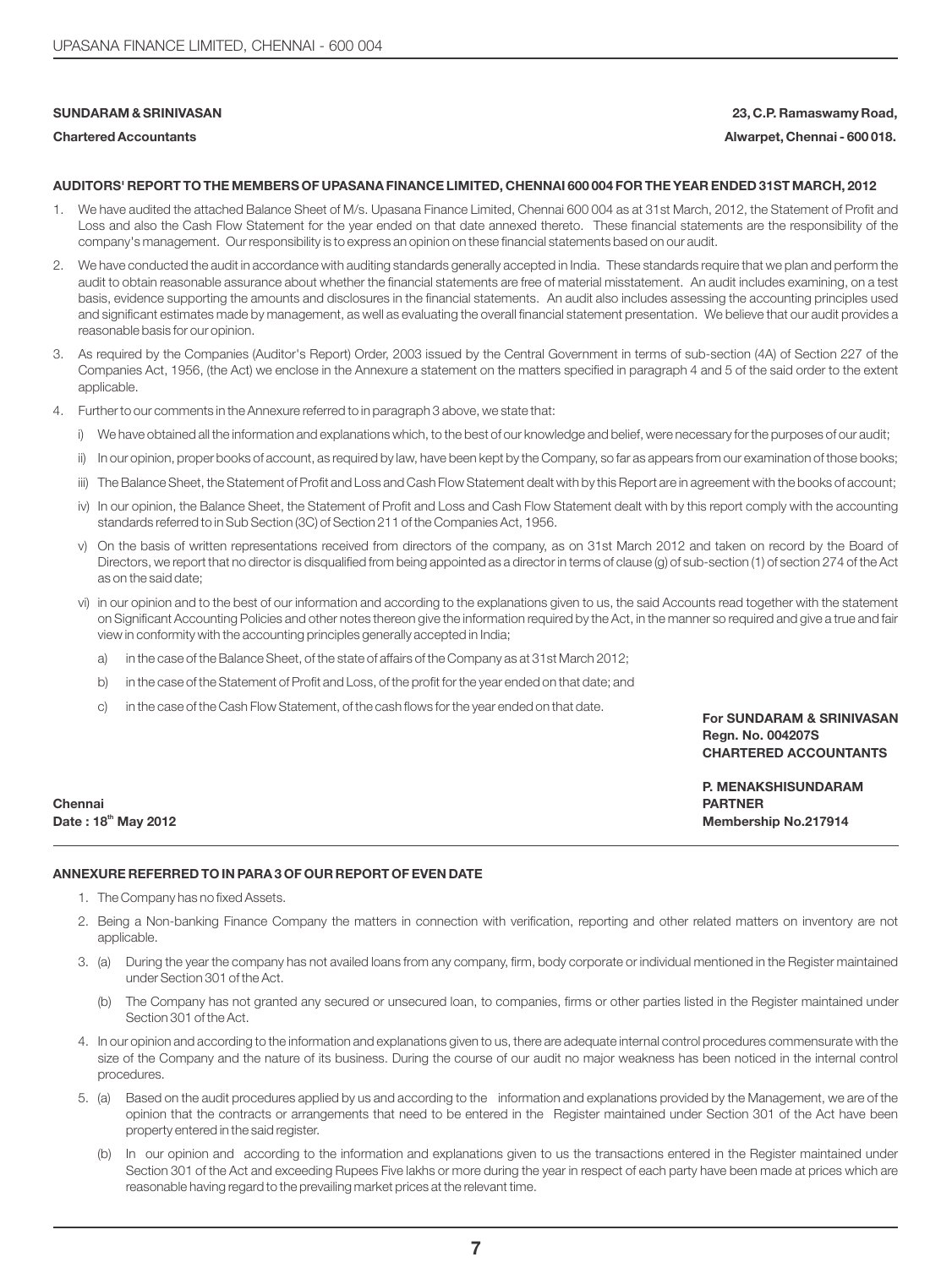## **ANNEXURE REFERRED TO IN PARA 3 OF OUR REPORT OF EVEN DATE (Contd.)**

- 6. The Company has not accepted any deposit from the public during the year.
- 7. The Company has no internal audit system. However, we are of the opinion that the existing internal control procedures and internal checks are sufficient considering the nature of business and size of the Company.
- 8. Being a Non-banking Finance Company the requirement as to maintenance of cost records as prescribed by the Central Government under Section 209(1) (d) of the Act is not applicable to the Company.
- 9. (a) According to the records provided to us, the Company is regular in depositing undisputed statutory dues including Provident Fund. Employees State Insurance, Investor Education and Protection Fund, Income Tax, Sales Tax and other applicable statutory dues with the appropriate authorities.
	- (b) According to information and explanations given to us, no undisputed amount payable in respect of Income tax, Service Tax and Sales tax were in arrears, as at 31st March 2012 for a period of more than six months from the date they became payable.
	- (c) According to the information and explanations given to us, following are the details of the disputed dues in respect of income-tax, wealth tax, sales tax, customs duty, excise duty, services tax and cess that was not paid to the concerned authorities.

| <b>Nature of Demand</b>              |      | Amount (Rs. Lakhs) Forum where the dispute is pending |
|--------------------------------------|------|-------------------------------------------------------|
| Income Tax Assessment Year 2009-2010 | 7.48 | Commissioner of Income Tax (Appeals)                  |

- 10.The Company's accumulated losses are less than fifty percent of the net worth of the Company at the end of financial year. The Company has not incurred any cash loss during the year and in the immediately preceding year.
- 11.Based on our verification and according to the information and explanations furnished by the management, the Company has not taken any loans from financial institutions, bank or issued any debentures. Hence the question of default on repayment of dues does not arise.
- 12.Based on our examination and according to the information and explanations furnished to us the Company has not granted any loans and advances on the basis of security by way of pledge of shares, debentures and other securities.
- 13.The Company is not a chit fund/nidhi/mutual benefit fund/society. Therefore the provisions of clause 4(xiii) of the Companies (Auditor's Report) order, 2003 are not applicable to the Company.
- 14.The Company is not dealing or trading in shares, securities, debentures and other investments other than investments in mutual funds in respect of which, the Company is maintaining adequate and proper records.
- 15.According to the information and explanations furnished to us, the Company has not given any guarantee for loans taken by others from banks or financial institutions.
- 16.The Company has not raised any term loans during the year under review.
- 17.According to the information and explanations furnished to us and on overall examination of the balance sheet of the company we report that the Company has not availed any long-term or short-term loan.
- 18.The Company has not allotted any shares on preferential basis to parties and companies covered in the register maintained under section 301 of the Act.
- 19.During the year, the Company has not issued any secured debentures.
- 20.The Company has not raised any money through public issue during the year.
- 21.During the course of examination of the books and records of the Company carried out in accordance with the generally accepted auditing practices in India and according to the information and explanations given to us we have neither come across any instance of fraud on or by the Company noticed or reported during the year nor have we been informed of such case by the management.

**For SUNDARAM & SRINIVASAN Regn. No. 004207S CHARTERED ACCOUNTANTS**

**P. MENAKSHISUNDARAM PARTNER Membership No.217914**

**Chennai th Date : 18 May 2012**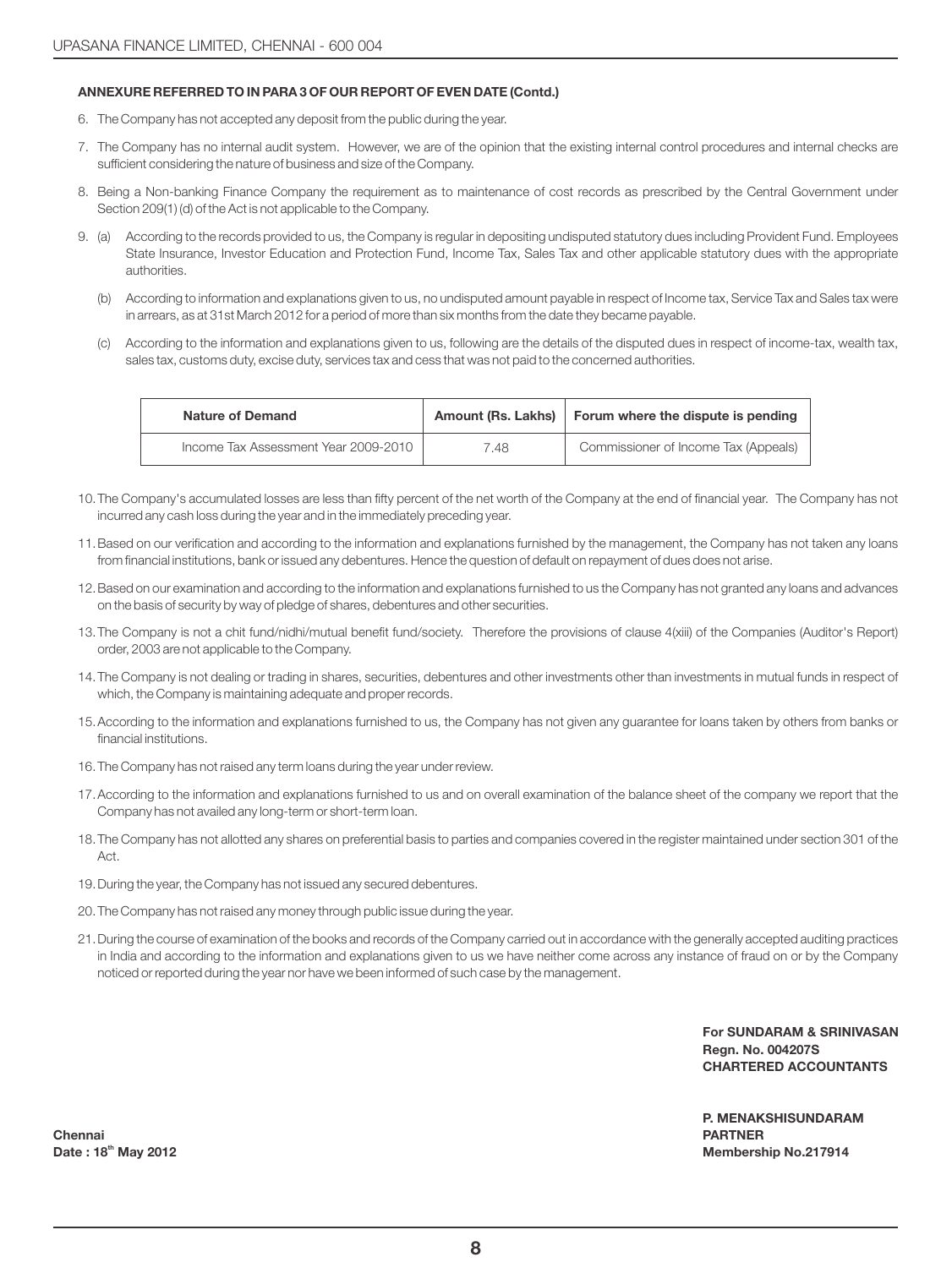## **BALANCE SHEET AS AT 31ST MARCH 2012**

| <b>Particulars</b>                                                                                                         | Note No.                          |                                                        | As at<br>31.03.2012        | As at<br>31.03.2011                                  |                            |  |
|----------------------------------------------------------------------------------------------------------------------------|-----------------------------------|--------------------------------------------------------|----------------------------|------------------------------------------------------|----------------------------|--|
| <b>I EQUITY AND LIABILITIES:</b>                                                                                           |                                   |                                                        |                            |                                                      |                            |  |
| 1) Shareholders' Funds                                                                                                     |                                   |                                                        |                            |                                                      |                            |  |
| a) Share Capital<br>b) Reserves and Surplus                                                                                | 1.<br>$\mathfrak{D}$              | 4,27,80,000<br>4,35,40,256                             | 8,63,20,256                | 4,27,80,000<br>1,99,74,718                           | 6,27,54,718                |  |
| 2) Non - Current Liabilities                                                                                               |                                   |                                                        |                            |                                                      |                            |  |
| (a) Long Term Provisions                                                                                                   | $\overline{4}$                    | 8,99,979                                               | 8,99,979                   | 8,38,968                                             | 8,38,968                   |  |
| 3) Current Liabilities                                                                                                     |                                   |                                                        |                            |                                                      |                            |  |
| (a) Other Current Liabilities<br>(b) Short Term Provisions                                                                 | 3<br>$\varDelta$                  | 3,35,141<br>17,015                                     |                            | 2,27,845<br>15,730                                   |                            |  |
|                                                                                                                            | <b>TOTAL</b>                      |                                                        | 3,52,156<br>8,75,72,391    |                                                      | 2,43,575<br>6,38,37,261    |  |
| <b>II ASSETS:</b>                                                                                                          |                                   |                                                        |                            |                                                      |                            |  |
| 1) Non - Current Assets<br>(a) Non-current investments<br>(b) Long-term loans and advances<br>(c) Other non-current assets | 5<br>6<br>$\overline{7}$          | 1,57,03,232<br>18,77,416                               | 1,75,80,648                | 1,37,19,884<br>18,77,416<br>53,00,000                | 2,08,97,300                |  |
| 2) Current Assets                                                                                                          |                                   |                                                        |                            |                                                      |                            |  |
| (a) Current investments<br>(b) Cash and cash equivalents<br>(c) Short-term loans and advances<br>(d) Other Current Assets  | 5<br>8<br>$\,6$<br>$\overline{7}$ | 3,93,64,309<br>1,65,66,430<br>1,18,26,852<br>22,34,152 |                            | 2,19,17,365<br>70,26,909<br>1,21,25,703<br>18,69,984 |                            |  |
|                                                                                                                            | <b>TOTAL</b>                      |                                                        | 6,99,91,743<br>8,75,72,391 |                                                      | 4,29,39,961<br>6,38,37,261 |  |

 $\overline{z}$ 

|                 |                 |                   | As per our report annexed     |
|-----------------|-----------------|-------------------|-------------------------------|
| R RAMAKRISHNAN  | SES MANI        | S RAMAKRISHNAN    | for SUNDARAM & SRINIVASAN     |
| <b>Director</b> | <b>Director</b> | Director          | Regn. No. 004207S             |
|                 |                 |                   | <b>Charterted Accountants</b> |
| Chennai         |                 | <b>R KRISHNAN</b> | P MENAKSHISUNDARAM            |
| 18th May, 2012  |                 | Secretary         | Partner                       |
|                 |                 |                   | Membership No. 217914         |
|                 |                 |                   |                               |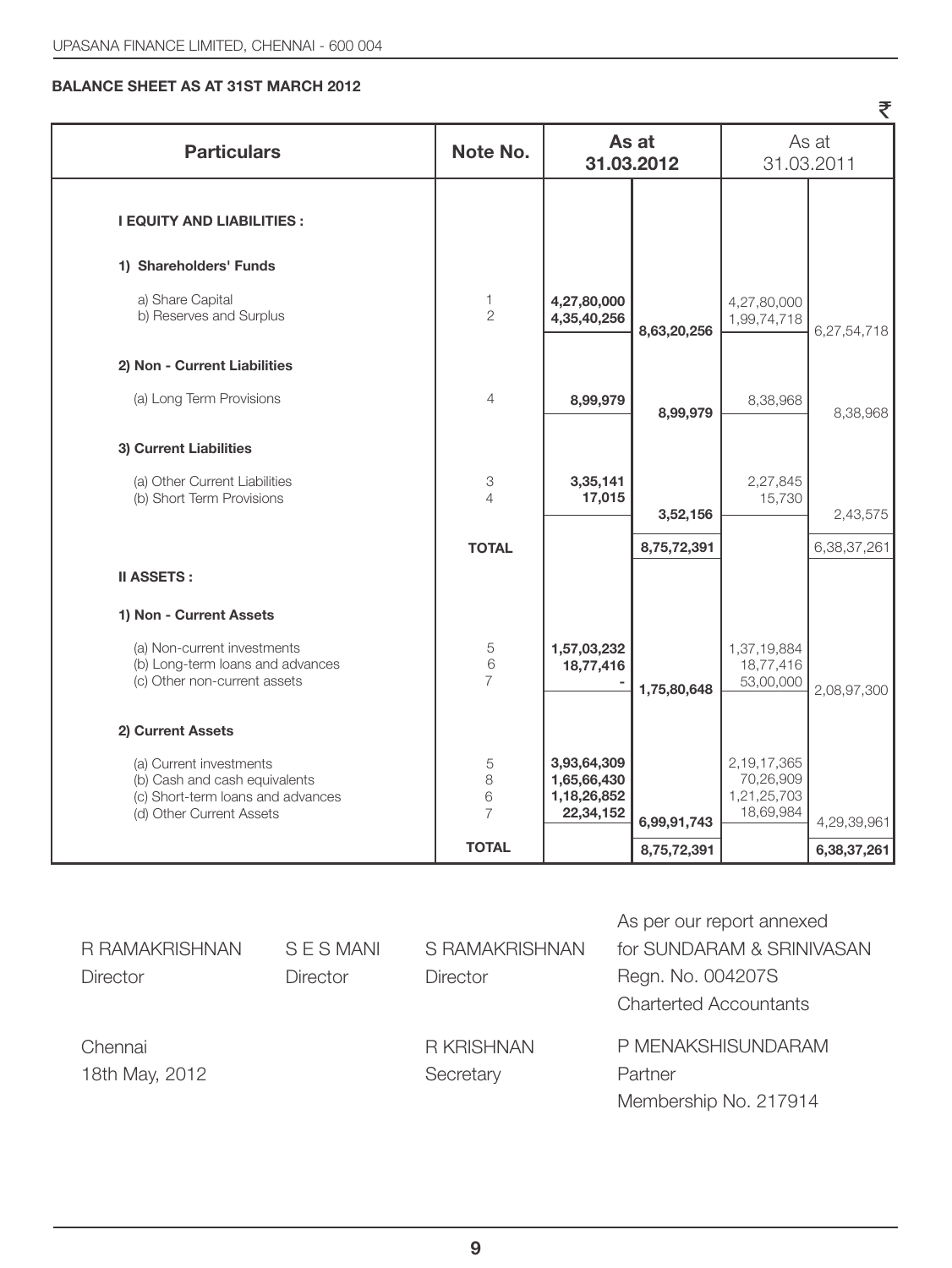## **STATEMENT OF PROFIT AND LOSS FOR THE YEAR ENDED 31ST MARCH 2012**

| SI.No.       | <b>Particulars</b>                                                                                                              | Note No.                    | <b>Year Ended</b><br>31.03.2012 | Year Ended<br>31.03.2011                  |
|--------------|---------------------------------------------------------------------------------------------------------------------------------|-----------------------------|---------------------------------|-------------------------------------------|
|              |                                                                                                                                 |                             |                                 |                                           |
| $\mathbf{I}$ | <b>Revenue From Operations</b>                                                                                                  | 9                           | 3,76,54,035                     | 99,68,404                                 |
| Ш            | <b>Other Income</b>                                                                                                             | 10 <sup>10</sup>            | 18,85,816                       | 13,27,005                                 |
| Ш            | <b>Total Revenue</b>                                                                                                            |                             | 3,95,39,851                     | 1,12,95,409                               |
| IV           | <b>Expenses</b><br>Employee benefit expense<br>Depreciation and amortization expenses<br><b>Finance Costs</b><br>Other Expenses | 11<br>12 <sup>2</sup><br>13 | 42,39,973<br>13,14,162          | 39,08,643<br>530<br>1,07,257<br>16,71,590 |
|              |                                                                                                                                 |                             |                                 |                                           |
|              | <b>Total Expenses</b>                                                                                                           |                             | 55,54,135                       | 56,88,020                                 |
| V            | Profit before exceptional and extraordinary<br>items and tax (III-IV)                                                           |                             | 3,39,85,716                     | 56,07,389                                 |
| VI           | <b>Exceptional items</b>                                                                                                        |                             |                                 |                                           |
| VII          | Profit before extraordinary items and tax (V - VI)                                                                              |                             | 3,39,85,716                     | 56,07,389                                 |
| VIII         | <b>Extraordinary Items</b>                                                                                                      |                             |                                 |                                           |
| IX           | Profit before tax (VII- VIII)                                                                                                   |                             | 3,39,85,716                     | 56,07,389                                 |
| X            | Tax expense :<br>(1) Current tax<br>(2) Deferred tax<br>(3) Earlier years                                                       |                             | 1,04,19,199<br>979              | 13,44,740<br>(32, 54, 700)                |
| XI           | Profit (Loss) for the period from continuing<br>operations (VII-VIII)                                                           |                             | 2,35,65,538                     | 75,17,349                                 |
| XII          | Profit/(loss) from discontinuing operations                                                                                     |                             |                                 |                                           |
| XIII         | Tax expense of discontinuing operations                                                                                         |                             |                                 |                                           |
| XIV          | Profit/(loss) from Discontinuing operations<br>(after tax) (XII-XIII)                                                           |                             |                                 |                                           |
| <b>XV</b>    | Profit (Loss) for the period (XI + XIV)                                                                                         |                             | 2,35,65,538                     | 75,17,349                                 |
| XVI          | Earnings per equity share:<br>(1) Basic<br>(2) Diluted<br>No of Equity Shares of Rs.10 each                                     |                             | 5.51<br>5.51<br>42,78,000       | 1.76<br>1.76<br>42,78,000                 |

 $\overline{r}$ 

|                |            |                   | As per our report annexed     |
|----------------|------------|-------------------|-------------------------------|
| R RAMAKRISHNAN | S E S MANI | S RAMAKRISHNAN    | for SUNDARAM & SRINIVASAN     |
| Director       | Director   | <b>Director</b>   | Regn. No. 004207S             |
|                |            |                   | <b>Charterted Accountants</b> |
| Chennai        |            | <b>R KRISHNAN</b> | P MENAKSHISUNDARAM            |
| 18th May, 2012 |            | Secretary         | Partner                       |
|                |            |                   | Membership No. 217914         |
|                |            |                   |                               |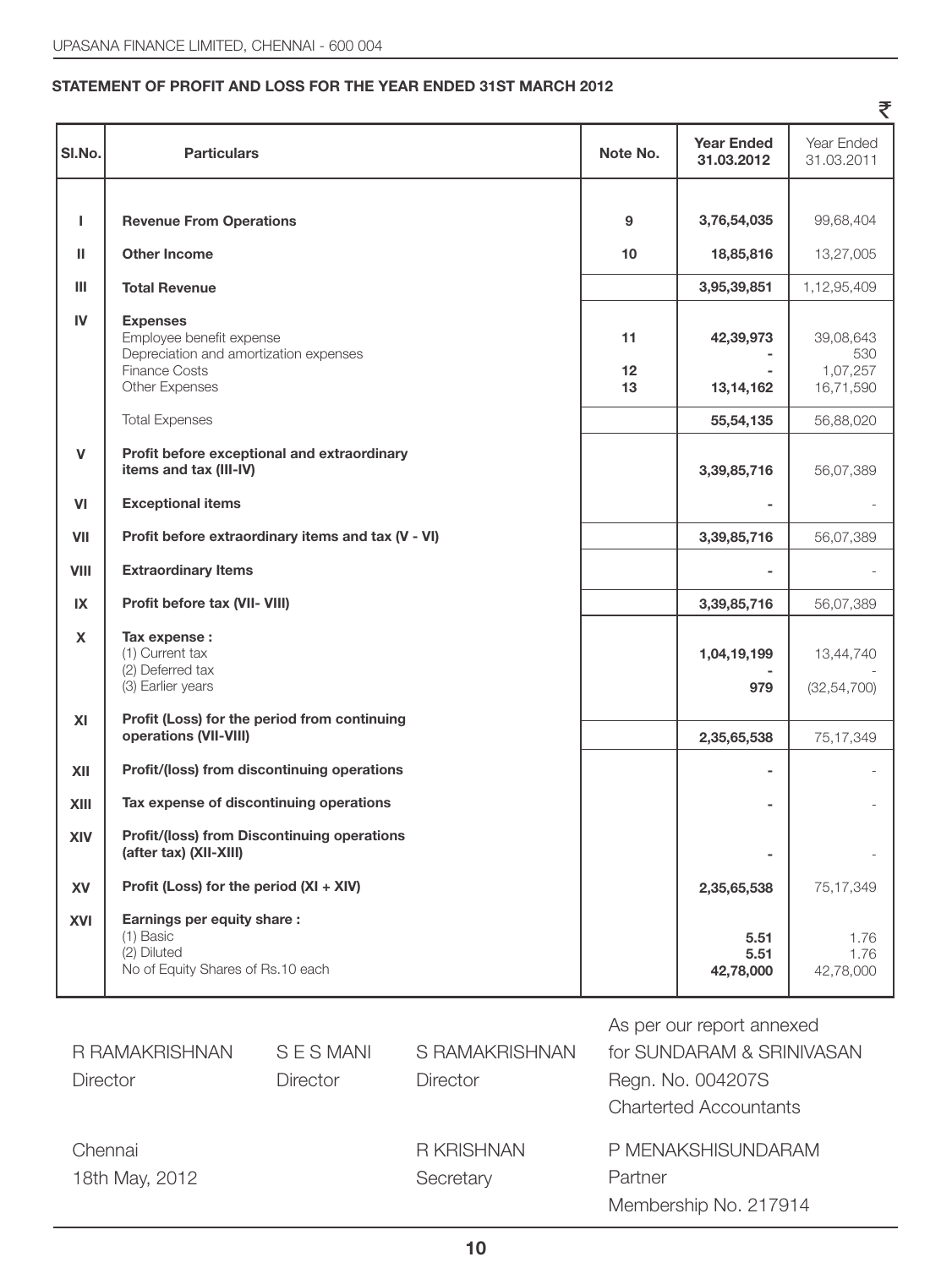# **CASH FLOW STATEMENT FOR THE YEAR ENDED 31st MARCH 2012** (

|          | <b>Particulars</b>                                                                                         |                                                    |          | <b>Year Ended</b><br>31.03.2012 |                                        | Year Ended<br>31.03.2011                  |                                                      |
|----------|------------------------------------------------------------------------------------------------------------|----------------------------------------------------|----------|---------------------------------|----------------------------------------|-------------------------------------------|------------------------------------------------------|
|          |                                                                                                            |                                                    |          |                                 |                                        |                                           |                                                      |
|          | Net Profit / (Loss) before Tax<br><b>Adjustments For:</b>                                                  | (A) CASH FLOW FROM OPERATING ACTIVITIES :          |          |                                 | 3,39,85,716                            |                                           | 56,07,389                                            |
|          | Depreciation<br>Tax relating to earlier years<br>Profit on sale of Mutual Funds<br>Profit on sale of Asset |                                                    |          | (979)<br>(6,62,618)             |                                        | 530<br>32,54,700<br>(4, 27, 034)<br>(482) |                                                      |
|          | <b>Operating Profit before Extra ordinary</b><br>items & Working Capital changes :                         |                                                    |          |                                 | (6,63,597)<br>3,33,22,119              |                                           | 28,27,714<br>84,35,103                               |
|          |                                                                                                            | Adjustments For Changes in Working Capital:        |          |                                 |                                        |                                           |                                                      |
|          | Loans and Advances and other current assets<br>Other Current Liabilities and provisions                    |                                                    |          | (2,59,416)<br>1,69,592          | (89, 824)                              | (7, 12, 216)<br>(3,73,067)                |                                                      |
|          | Cash Generated From Operations                                                                             |                                                    |          |                                 | 3,32,32,295                            |                                           | (10, 85, 283)<br>73,49,820                           |
|          | Less: Direct Taxes Paid (Net)                                                                              |                                                    |          |                                 | 1,02,25,100                            |                                           | 11,39,000                                            |
|          |                                                                                                            | <b>NET CASH FROM OPERATING ACTIVITIES</b>          |          | (a)                             | 2,30,07,195                            |                                           | 62,10,820                                            |
|          |                                                                                                            | <b>B. CASH FLOW FROM INVESTING ACTIVITIES:</b>     |          |                                 |                                        |                                           |                                                      |
|          | Sale of Investments<br>Purchase of Investments<br>Profit on sale of mutual funds<br>Sale value of Asset    |                                                    |          |                                 | 77,02,490<br>(2,71,32,782)<br>6,62,618 |                                           | 1,03,76,356<br>(1, 94, 22, 374)<br>4,27,034<br>2,000 |
|          |                                                                                                            | NET CASH USED IN INVESTING ACTIVITIES              |          | (b)                             | (1,87,67,674)                          |                                           | (86, 16, 984)                                        |
|          |                                                                                                            | C. CASH FLOW FROM FINANCING ACTIVITIES :           |          |                                 |                                        |                                           |                                                      |
|          |                                                                                                            | <b>NET CASH USED IN FINANCING ACTIVITIES</b>       |          | (c)                             |                                        |                                           |                                                      |
|          |                                                                                                            | <b>NET INCREASE / (DECREASE) IN CASH AND CASH</b>  |          | $(a+b+c)$                       | 42,39,521                              |                                           | (24, 06, 164)                                        |
|          | <b>EQUIVALENTS</b>                                                                                         |                                                    |          |                                 |                                        |                                           |                                                      |
|          |                                                                                                            | <b>CASH AND CASH EQUIVALENTS - Opening Balance</b> |          |                                 | 1,23,26,909                            |                                           | 1,47,33,073                                          |
|          |                                                                                                            | <b>CASH AND CASH EQUIVALENTS - Closing Balance</b> |          |                                 | 1,65,66,430                            |                                           | 1,23,26,909                                          |
|          | <b>CASH AND CASH EQUIVALENTS include:</b>                                                                  |                                                    |          |                                 |                                        |                                           |                                                      |
|          | <b>With Scheduled Banks:</b><br>i) Cash on hand<br>ii) Current Accounts<br>iii) Deposit Accounts           |                                                    |          |                                 | 8,163<br>4,58,267<br>1,61,00,000       |                                           | 5.471<br>25,21,438<br>98,00,000                      |
|          |                                                                                                            |                                                    |          |                                 | 1,65,66,430                            |                                           | 1,23,26,909                                          |
|          |                                                                                                            |                                                    |          |                                 |                                        | As per our report annexed                 |                                                      |
|          | R RAMAKRISHNAN                                                                                             | <b>SESMANI</b>                                     |          | S RAMAKRISHNAN                  |                                        | for SUNDARAM & SRINIVASAN                 |                                                      |
| Director |                                                                                                            | Director                                           | Director |                                 | Regn. No. 004207S                      | <b>Charterted Accountants</b>             |                                                      |
|          |                                                                                                            |                                                    |          |                                 |                                        |                                           |                                                      |

Chennai 18th May, 2012

Partner Membership No. 217914

P MENAKSHISUNDARAM

R KRISHNAN **Secretary**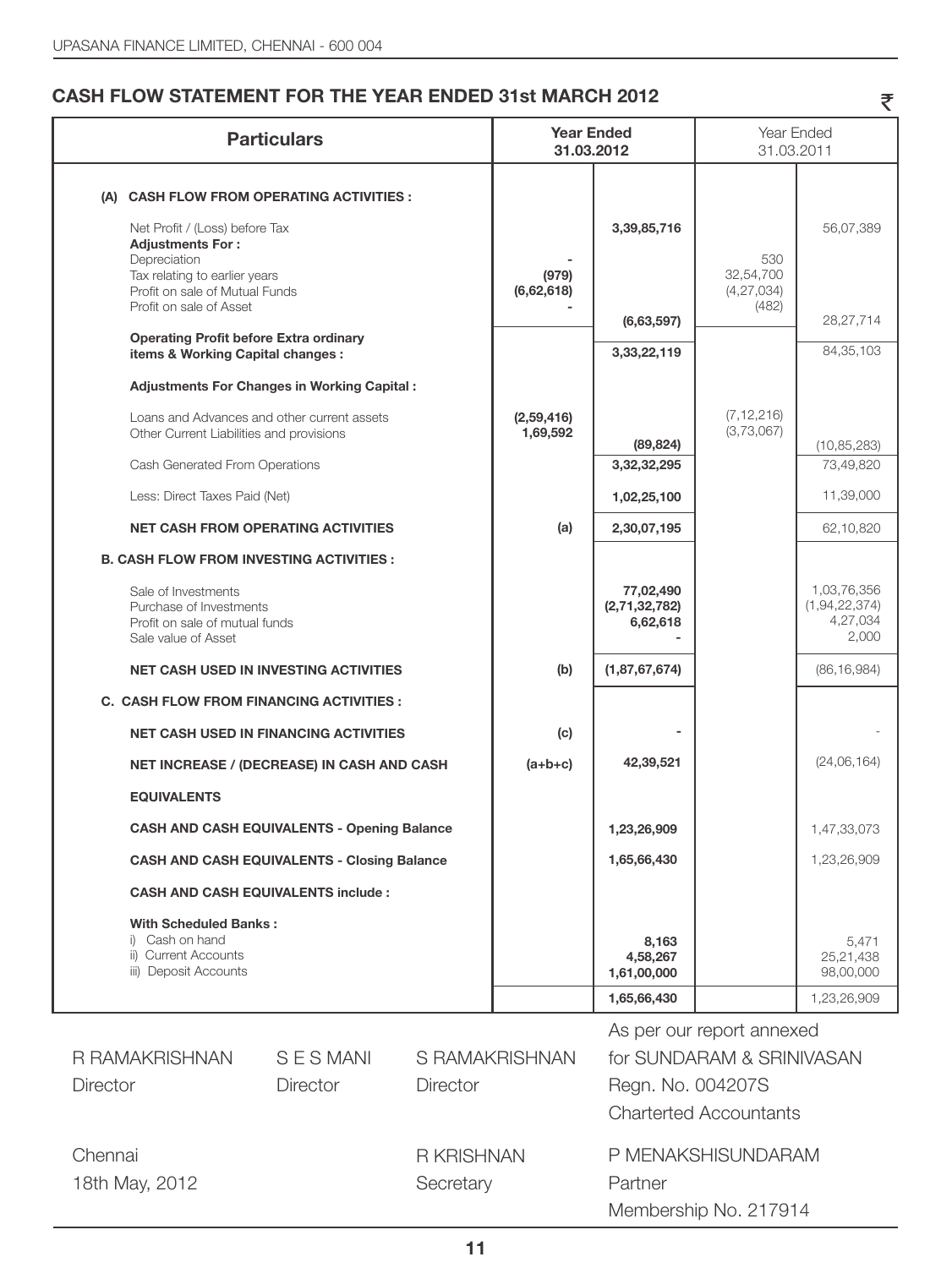## **NOTES TO THE FINANCIAL STATEMENTS FOR THE YEAR ENDED 31ST MARCH, 2012 1. SHARE CAPITAL**

| SI. No.        | <b>Particulars</b>                                                                                    |              |                                         |              |                                         |
|----------------|-------------------------------------------------------------------------------------------------------|--------------|-----------------------------------------|--------------|-----------------------------------------|
| a              | <b>Authorised</b>                                                                                     |              |                                         |              |                                         |
|                | 5,00,000 Cumulative Redemable Preference Shares of Rs.100 each                                        |              |                                         | 5,00,00,000  | 5,00,00,000                             |
|                | 50,00,000 Equity Shares of Rs.10 each                                                                 |              |                                         | 5,00,00,000  | 5,00,00,000                             |
|                |                                                                                                       |              |                                         | 10,00,00,000 | 10,00,00,000                            |
| b              | <b>Issued</b>                                                                                         |              |                                         |              |                                         |
|                | 42,78,000 Equity Shares of Re 10 each                                                                 |              |                                         | 4,27,80,000  | 4,27,80,000                             |
| C              | <b>Subscribed and Paid-up</b>                                                                         |              |                                         |              |                                         |
|                | 42,78,000 Equity Shares of Re 10 each fully paid up                                                   |              |                                         | 4,27,80,000  | 4,27,80,000                             |
| $\mathbf d$    | <b>Reconciliation of number of shares</b>                                                             |              |                                         |              |                                         |
| SI. No.        | <b>Equity Shares</b>                                                                                  |              | As at 31.03.2012                        |              | As at 31,03,2011                        |
|                |                                                                                                       | No of Shares | Value in Rs.                            | No of Shares | Value in Rs.                            |
| $\mathbf{1}$   | Balance at the beginning of the year                                                                  | 42,78,000    | 4.27.80.000                             | 42.78.000    | 4,27,80,000                             |
| $\overline{2}$ | Add: Shares issued during the year                                                                    |              |                                         |              |                                         |
| 3              | Bonus Shares issued during the year                                                                   |              |                                         |              |                                         |
| $\overline{4}$ | Balance as at the end of the year                                                                     | 42,78,000    | 4,27,80,000                             | 42,78,000    | 4,27,80,000                             |
| e              | Details of shares held by sharehoders holding more than 5% of the aggregate shares in the Company     |              |                                         |              |                                         |
| SI. No.        | Name of the Share Holder                                                                              | No of Shares | Shares as %<br>of Total No<br>of Shares | No of Shares | Shares as %<br>of Total No<br>of Shares |
| $\mathbf{1}$   | Suresh Krishna                                                                                        | 6,87,650     | 16.08                                   | 6,87,650     | 16.08                                   |
| $\overline{2}$ | Usha Krishna                                                                                          | 9,37,650     | 21.92                                   | 9,37,650     | 21.92                                   |
| 3              | Preethi Krishna                                                                                       | 4,58,300     | 10.71                                   | 4,58,300     | 10.71                                   |
| 4              | Arathi Krishna                                                                                        | 4,58,300     | 10.71                                   | 4,58,300     | 10.71                                   |
| 5              | Arundathi Krishna                                                                                     | 4,58,300     | 10.71                                   | 4,58,300     | 10.71                                   |
| 6              | Oriental Bank of Commerce                                                                             | 3,07,200     | 7.18                                    | 3,07,200     | 7.18                                    |
|                | Sub Total                                                                                             | 33,07,400    | 77.31                                   | 33,07,400    | 77.31                                   |
| 7              | Total No of shares of the Company                                                                     | 42,78,000    | 100.00                                  | 42,78,000    | 100.00                                  |
| f              | Shares alloted as fully paid up by way of Bonus shares during 5 years immediately preceding March 31. |              |                                         |              |                                         |

 $\Rightarrow$ 

lloted as fully paid up by way of Bonus shares during 5 years immediately preceding March **31**, **2012 Equity shares alloted as fully paid up bonus shares by capitalization of reserve : NIL**

### **g Terms/rights attached to shares :**

The Company has two class of shares viz., Redeemable Preference shares having a face value of Rs. 100/- each and Equity shares having a face value of Rs. 10/- each. Each holder of equity share is entitled to one vote per share. As and when, the company declares dividend it will be paid in Indian Rupees. In the event of liquidation of the Company, the holders of equity shares will be entitled to receive remaining assets of the company, after distribution of all preferential amounts. The distribution will be in proportion to the number of equity shares held by the shareholders.

The terms and conditions of redeemable preference shares will be determined at the time of issue of such shares.

## **h Shares held by holding company and subsidiary of holding company**

| SI.No | <b>Particulars</b> | As at 31-03-2012 | As at 31-03-2011 |
|-------|--------------------|------------------|------------------|
|       |                    |                  |                  |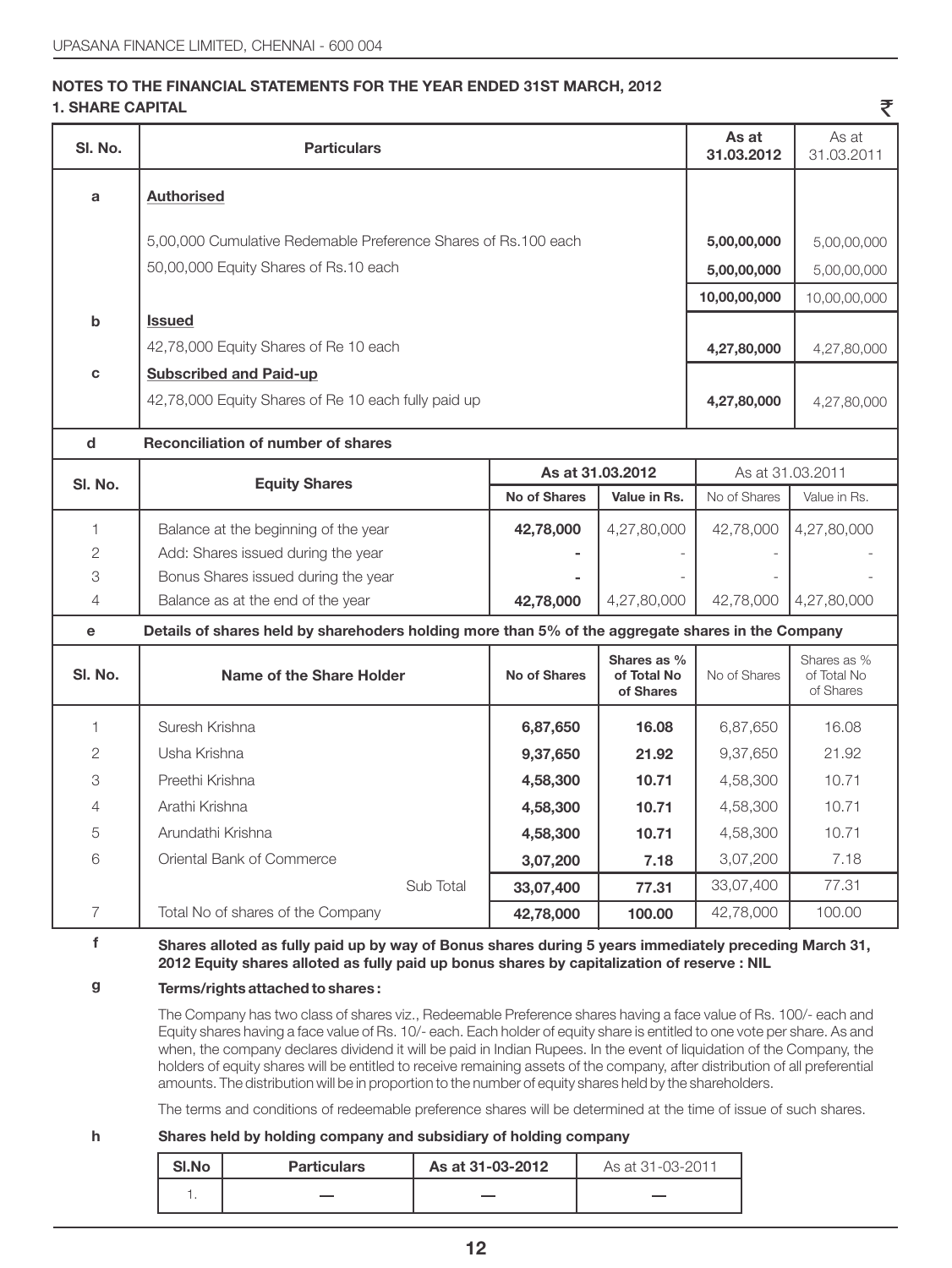## **NOTES TO THE FINANCIAL STATEMENTS FOR THE YEAR ENDED 31ST MARCH, 2012 (Contd.) 2. RESERVES & SURPLUS**

 $\bar{\tau}$ 

| SI. No.        | <b>Particulars</b>                                | As at 31.03.2012 | As at 31.03.2011 |
|----------------|---------------------------------------------------|------------------|------------------|
|                | a. Share Preimum                                  |                  |                  |
| 1              | Balance as at the beginning of the year           | 2,98,00,948      | 2,98,00,948      |
| $\overline{2}$ | Add: Transfer from Statement of Profit and Loss   |                  |                  |
|                | Sub Total                                         | 2,98,00,948      | 2,98,00,948      |
| 3              | Less: Amount utilized                             |                  |                  |
| $\overline{4}$ | Balance as at the end of the year                 | 2,98,00,948      | 2,98,00,948      |
|                | b. Capital Reserve                                |                  |                  |
| $\mathbf{1}$   | Balance as at the beginning of the year           | 3,95,998         | 3,95,998         |
| $\overline{2}$ | Add: Transfer from Statement of Profit and Loss   |                  |                  |
|                | Sub Total                                         | 3,95,998         | 3,95,998         |
| 3<br>4         | Less: Amount utilized                             |                  |                  |
|                | Balance as at the end of the year                 | 3,95,998         | 3,95,998         |
|                | c. Special Reserve                                |                  |                  |
| $\mathbf{1}$   | Balance as at the beginning of the year           | 3,14,99,034      | 3,06,46,504      |
| $\overline{2}$ | Add: Transfer from Surplus in Profit<br>Sub Total | 47, 13, 108      | 8,52,530         |
| 3              | Less: Amount utilized                             | 3,62,12,142      | 3,14,99,034      |
| $\overline{4}$ | Balance as at the end of the year                 | 3,62,12,142      | 3,14,99,034      |
|                | d. Capital Redemption Reserve                     |                  |                  |
| 1              | Balance as at the beginning of the year           | 1,00,00,000      | 1,00,00,000      |
| $\overline{2}$ | Add: Transfer from Statement of Profit and Loss   |                  |                  |
|                | Sub Total                                         | 1,00,00,000      | 1,00,00,000      |
| 3              | Less: Amount utilized                             |                  |                  |
| $\overline{4}$ | Balance as at the end of the year                 | 1,00,00,000      | 1,00,00,000      |
|                | e. Surplus in Statement of Profit and Loss        |                  |                  |
| $\mathbf{1}$   | Balance as at the beginning of the year           | (5, 17, 21, 262) | (5,83,86,081)    |
| 2              | Profit/(Loss) for the Year                        | 2,35,65,538      | 75,17,349        |
| 3              | Balance available for appropriation $(1+2)$       | (2,81,55,724)    | (5,08,68,732)    |
|                | <b>Appropriations:</b>                            |                  |                  |
| $\overline{4}$ | Transfer to Special Reserve                       | 47, 13, 108      | 8,52,530         |
| 5              | Amount appropriated during the year               | 47, 13, 108      | 8,52,530         |
| 6              | Balance as the end of the year (3-9)              | (3, 28, 68, 832) | (5, 17, 21, 262) |
|                | Reserves and Surplus (a+b+c+d+e)                  | 4,35,40,256      | 1,99,74,718      |

## **3. Other liabilities**

| SI. No. | <b>Particulars</b>             |                  | Long Term / Non-current | <b>Short Term / Current</b> |                  |  |
|---------|--------------------------------|------------------|-------------------------|-----------------------------|------------------|--|
|         |                                | As at 31.03.2012 | As at 31.03.2011        | As at 31,03,2012            | As at 31,03,2011 |  |
|         | <b>Statutory Dues</b>          |                  |                         | 77.862                      | 26.036           |  |
| 2       | <b>Outstanding Liabilities</b> |                  |                         | 2,57,278                    | 2,01,808         |  |
| 3       | Non Statutory dues             |                  |                         |                             |                  |  |
|         | Total                          |                  |                         | 3,35,141                    | 2.27.845         |  |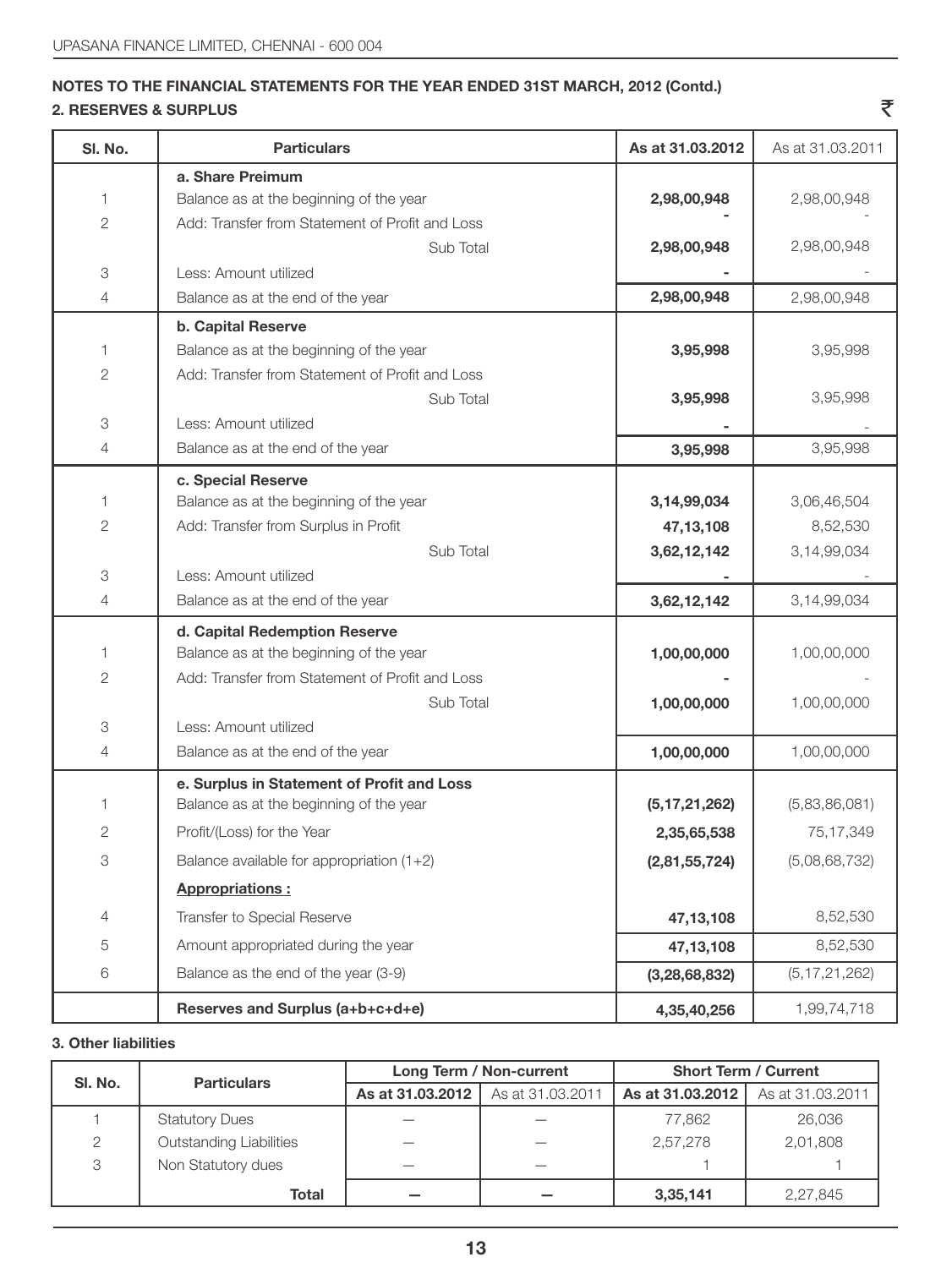## **4. Provisions**

| SI. No.       | <b>Particulars</b>        |                  | Long Term / Non-current | <b>Short Term / Current</b> |                  |  |
|---------------|---------------------------|------------------|-------------------------|-----------------------------|------------------|--|
|               |                           | As at 31.03.2012 | As at 31,03,2011        | As at 31.03.2012            | As at 31,03,2011 |  |
|               | Provsion for Leave Salary | 1,09,913         | 97.919                  | 1,111                       | 989              |  |
| $\mathcal{P}$ | Provision for Gratuity    | 7,90,066         | 7,41,049                | 15.904                      | 14.741           |  |
|               |                           | 8,99,979         | 8,38,968                | 17,015                      | 15.730           |  |

 $\bar{\tau}$ 

## **5. Investments**

|                |                                                                                                  | Long Term / Non-current |                          | <b>Short Term / Current</b> |                     |
|----------------|--------------------------------------------------------------------------------------------------|-------------------------|--------------------------|-----------------------------|---------------------|
| SI. No.        | <b>Particulars</b>                                                                               | As at<br>31.03.2012     | As at<br>31.03.2011      | As at<br>31.03.2012         | As at<br>31.03.2011 |
| $\mathbf{1}$   | Non-Trade (Valued at Cost unless otherwise<br>stated) Investments in Mutual Funds-Unquoted       |                         |                          |                             |                     |
| a              | 14,99,817.085 (Last year 14,16,829.203) units of<br>Rs.10 each in Sundaram Ultra Short Term Fund |                         |                          | 1,50,44,425                 | 1,42,14,875         |
| $\mathsf{b}$   | Nil (Last year 1,56,059.802) units of Rs.10/- each<br>Reliance Regular Savings Plan              |                         |                          |                             | 20,00,000           |
| $\mathsf{C}$   | Nil (Last year 1,50,033.416l) units of Rs. 10.0045<br>each in Birla Sun Life FMP                 |                         |                          |                             | 15,02,490           |
| d              | 8,65,885.700 (Last year 8,65,885.700) units of<br>Rs.10 each in Reliance FMP Series VII          |                         | 86,58,857                | 86,58,857                   |                     |
| e              | Nil (Last year 3,20,000) units of Rs. 10.00 each in<br>Sundaram FTP AY Series                    |                         |                          |                             | 32,00,000           |
| f              | Nil (Last year 1,00,000) units of Rs. 10.00 each in<br>L&T FMP                                   |                         |                          |                             | 10,00,000           |
| g              | 5,06,102.697 (Last year 5,06,102.697) units of<br>Rs.10/- each Reliance FMP Series XIX           |                         | 50,61,027                | 50,61,027                   |                     |
| h.             | 2,00,000 (Last year Nil) units of Rs.10/- each in<br>Sundaram FTP Series AT 18 Month             |                         |                          | 20,00,000                   |                     |
| i.             | 2,00,000 (Last year Nil) units of Rs.10/- each in<br>DWS Fixed Term Fund Series 87               |                         |                          | 20,00,000                   |                     |
| j              | 2,00,000 (Last year Nil) units of Rs.10/- each in<br>Sundaram FTP Series BB 366 Days             |                         | $\overline{\phantom{0}}$ | 20,00,000                   |                     |
| $\mathsf k$    | 2,10,000 (Last year Nil) units of Rs.10/- each in<br><b>Tata Mutual Fund</b>                     |                         |                          | 21,00,000                   |                     |
| $\overline{1}$ | 4,00,000 (Last year Nil) units of Rs.10/- each in<br>Sundaram FTP Series BQ                      | 40,00,000               |                          |                             |                     |
| m              | 2,50,000 (Last year Nil) units of Rs.10/- each in<br>Religare FMP Series X Plan A                |                         | $\overline{\phantom{0}}$ | 25,00,000                   |                     |
| n.             | 2,00,000 (Last year Nil) units of Rs.10/- each in<br>DWS Fixed Term Fund Series 93               | 20,00,000               |                          |                             |                     |
| $\circ$        | 1,70,000 (Last year Nil) units of Rs.10/- each in<br>Religare FMP                                | 17,00,000               |                          |                             |                     |
| p              | 2,00,000 (Last year Nil) units of Rs.10/- each in<br>Religare FMP XII                            | 20,00,000               |                          |                             |                     |
| q              | 2,50,000 (Last year Nil) units of Rs.10/- each in<br>Sundaram FTP Series CK 18 months            | 25,00,000               |                          |                             |                     |
| $\mathsf r$    | 3,50,323 (Last year Nil) units of Rs.10/- each in<br>Sundaram FTP Series CP 370 days             | 35,03,232               |                          |                             |                     |
|                | <b>Total</b>                                                                                     | 1,57,03,232             | 1,37,19,884              | 3,93,64,309                 | 2, 19, 17, 365      |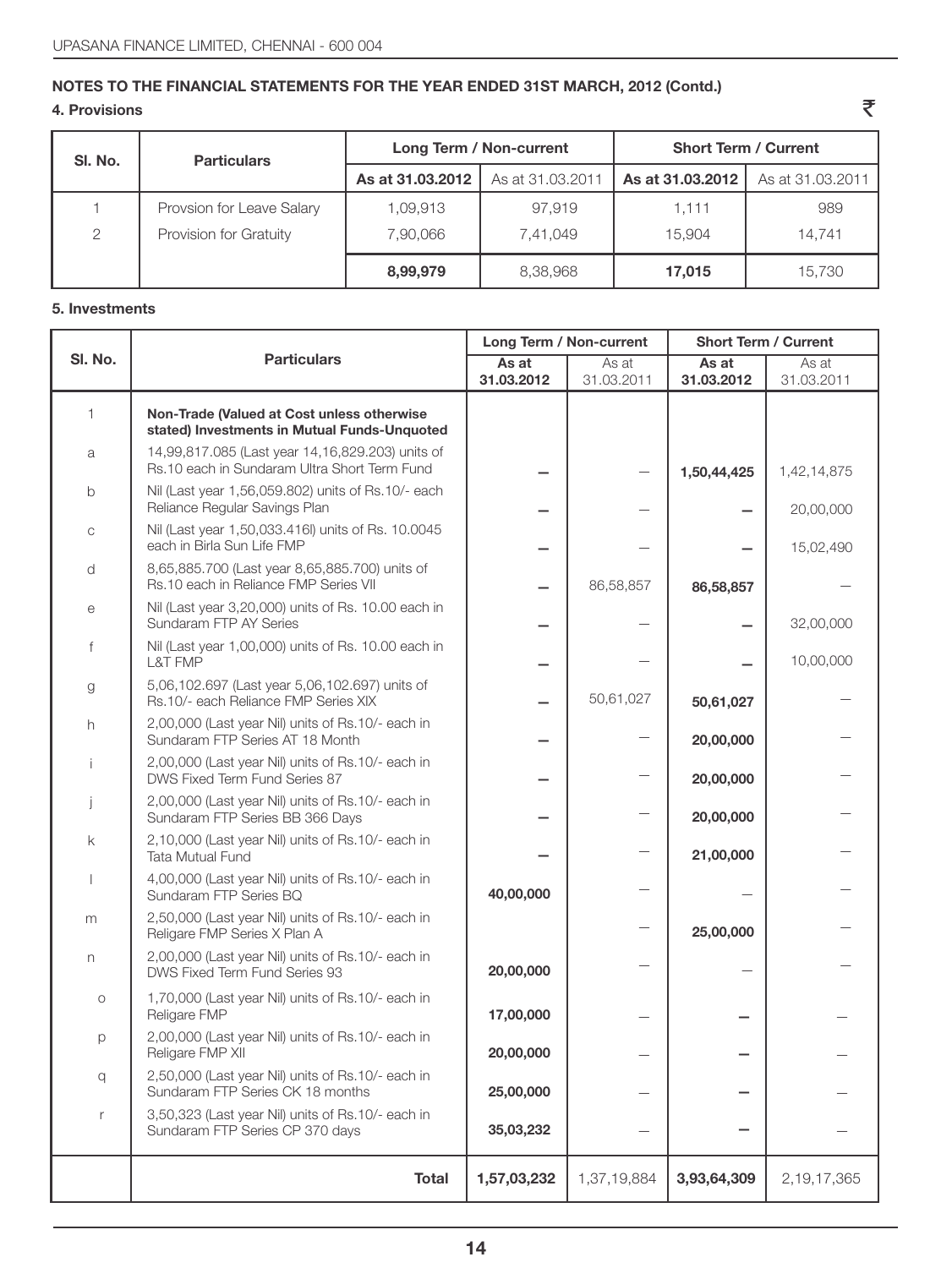| SI. No.      | <b>Particulars</b>                                            | As at 31,03,2012 | As at 31.03.2011 |
|--------------|---------------------------------------------------------------|------------------|------------------|
| a            | Aggregate Value of Quoted Investments                         |                  |                  |
| $\mathsf{b}$ | Aggregate Value of Unguoted Investments                       | 5,50,67,541      | 3,56,37,249      |
|              | Total $(a+b)$                                                 | 5,50,67,541      | 3,56,37,249      |
| $\mathbb C$  | Aggregate provision for diminution in value of<br>investments |                  |                  |
| d            | Net Asset Value of Mutual Fund Units                          | 5,75,69,718      | 3,59,52,510      |

₹

## **6. Loans and advances (Unsecured, Considered good unless stated otherwise)**

|             |                                                                               | Non-current |                     | <b>Current</b>      |                     |
|-------------|-------------------------------------------------------------------------------|-------------|---------------------|---------------------|---------------------|
| SI. No.     | <b>Particulars</b><br>31.03.2012                                              |             | As at<br>31.03.2011 | As at<br>31.03.2012 | As at<br>31.03.2011 |
| a           | <b>Loans and Advances to Related Parties</b><br>(refer note on related party) |             |                     | 1,15,00,000         | 1,15,00,000         |
|             | (A)                                                                           |             |                     | 1,15,00,000         | 1,15,00,000         |
| $\mathsf b$ | Other loans and advances                                                      |             |                     |                     |                     |
|             | Advance Income-tax (net of provision for<br>taxation)                         |             |                     | 3,26,852            | 6,25,703            |
|             | Balance with statutory / government authorities                               | 18,77,416   | 18,77,416           |                     |                     |
|             | Advances recoverable in Cash or in kind                                       |             |                     |                     |                     |
|             | (B)                                                                           | 18,77,416   | 18,77,416           | 3,26,852            | 6,25,703            |
|             | Total (A+B)                                                                   | 18,77,416   | 18,77,416           | 1,18,26,852         | 1,21,25,703         |

## **7. Other Assets (Unsecured, considered good unless stated otherwise)**

| a           | Non-Current Bank Balance (refer note 8)                                           |   | 53,00,000 |             |           |
|-------------|-----------------------------------------------------------------------------------|---|-----------|-------------|-----------|
|             | (A)                                                                               |   | 53,00,000 |             |           |
| b           | Unamortized expenditure                                                           |   |           |             |           |
|             | Interest accrued on Deposits                                                      |   |           |             | 18,69,984 |
|             | (B)                                                                               |   |           | 22,34,152   | 18,69,984 |
|             | Total (A+B)                                                                       |   | 53,00,000 | 22,34,152   | 18,69,984 |
| 8.          | <b>Cash and Cash Equivalants</b>                                                  |   |           |             |           |
| a           | <b>Balances with Bank</b>                                                         |   |           |             |           |
|             | i) Current Account                                                                |   |           | 4,58,267    | 25,21,438 |
|             | ii) Deposit Accounts-maturity less than 3 months                                  |   |           |             |           |
|             | iii) Dividend Warrant Accounts                                                    |   |           |             |           |
|             | Cheque drafts on hand                                                             |   |           |             |           |
|             | Cash on hand                                                                      |   |           | 8,163       | 5,471     |
|             | Sub-total                                                                         | — | —         | 4,66,430    | 25,26,909 |
| $\mathsf b$ | <b>Other Bank Balances</b>                                                        |   |           |             |           |
|             | Deposits with original maturity for more than 12 months                           |   | 53,00,000 | 53,00,000   | 45,00,000 |
|             | Deposits with original maturity for more than 3 months<br>but less than 12 months |   |           | 1,08,00,000 |           |
|             | Margin Money Deposit                                                              |   |           |             |           |
|             | Less: shown under Other Assets (Note 7)                                           |   | 53,00,000 |             |           |
|             | Sub-total                                                                         |   |           | 1,61,00,000 | 45,00,000 |
|             | Total                                                                             |   | -         | 1,65,66,430 | 70,26,909 |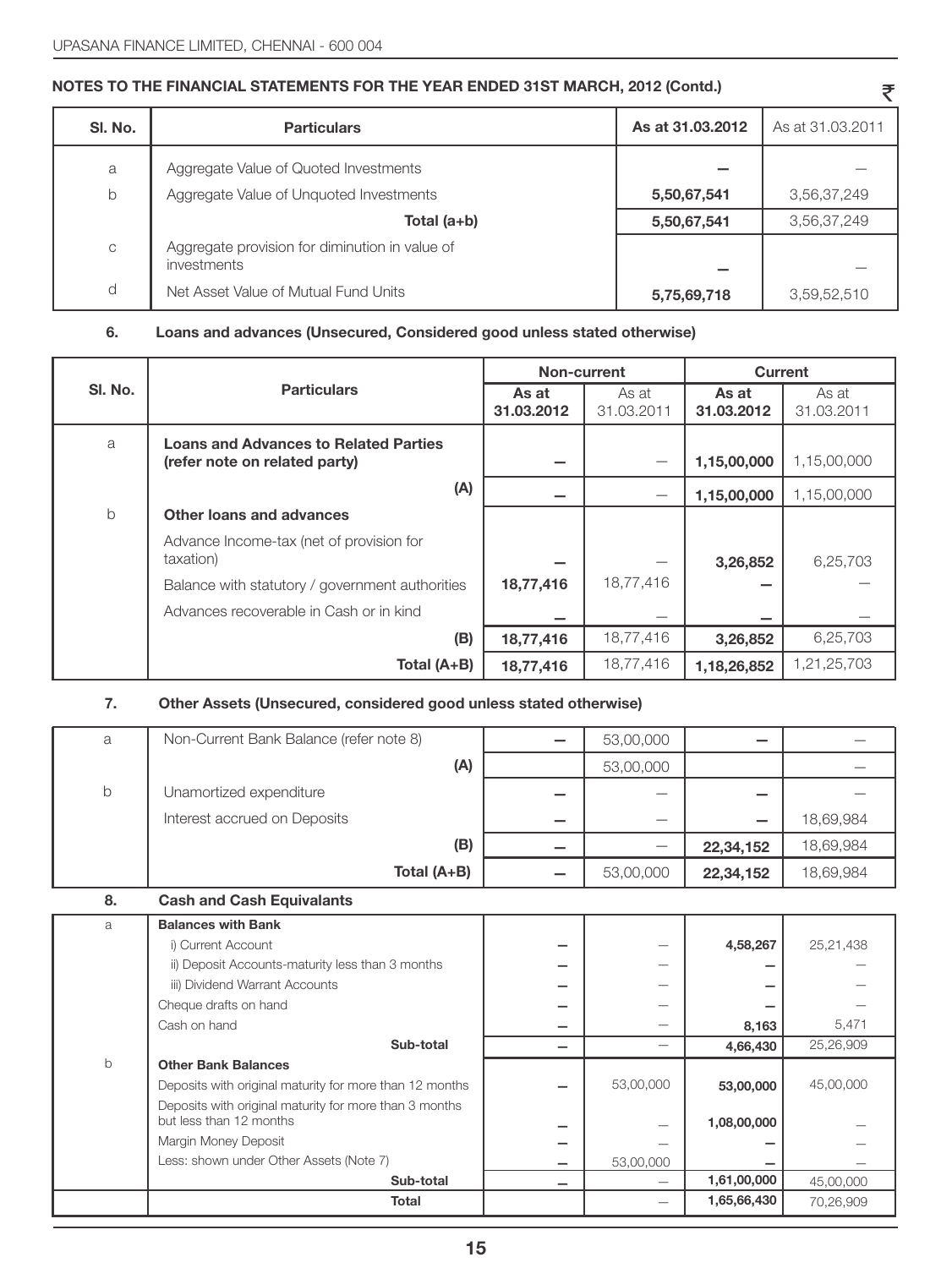| Note No.        | <b>Particulars</b>                     |                  | <b>Year Ended 31.03.2012</b> | Year Ended 31.03.2011 |
|-----------------|----------------------------------------|------------------|------------------------------|-----------------------|
| 9               | <b>Revenue from Operations</b>         |                  |                              |                       |
| a)              | I) Interest Income                     |                  | 27,65,176                    | 26,68,542             |
|                 | ii) Bad Debts recovered                |                  | 3,13,45,000                  | 40,74,000             |
|                 |                                        | <b>Sub Total</b> | 3,41,10,176                  | 67,42,542             |
| b)              | <b>Other financial services</b>        |                  |                              |                       |
|                 | Service Charges                        |                  | 35,43,859                    | 32,25,862             |
|                 |                                        | <b>Sub Total</b> | 35,43,859                    | 32,25,862             |
|                 |                                        | <b>Total</b>     | 3,76,54,035                  | 99,68,404             |
| 10              | <b>Other Income</b>                    |                  |                              |                       |
|                 | Dividend Income                        |                  | 12,22,912                    | 8,99,234              |
|                 | Net gain/(loss) on sale of investments |                  | 6,62,618                     | 4,27,034              |
|                 | Profit on sale of Assets               |                  |                              | 482                   |
|                 | <b>Brokerage</b>                       |                  | 286                          | 255                   |
|                 |                                        | <b>Sub Total</b> | 18,85,816                    | 13,27,005             |
| 11              | <b>Employee Benefit Expenses</b>       |                  |                              |                       |
|                 | Salaries, Wages, Bonus and Allowances  |                  | 36,88,524                    | 29,88,651             |
|                 | Employees Provident and Other Funds    |                  | 4,86,097                     | 8,52,698              |
|                 | Staff & Labour welfare expenses        |                  | 65,352                       | 67,294                |
|                 |                                        | <b>Sub Total</b> | 42,39,973                    | 39,08,643             |
| 12 <sub>2</sub> | <b>Finance Cost</b>                    |                  |                              |                       |
| a)              | Interest expense                       |                  |                              | 1,07,257              |
|                 |                                        | <b>Sub Total</b> |                              | 1,07,257              |
| 13              | <b>Other Expenses</b>                  |                  |                              |                       |
| a)              | Rent                                   |                  | 2,54,200                     | 2,54,938              |
| b)              | Rates & Taxes                          |                  | 37,077                       | 5,200                 |
| C)              | Advertisement                          |                  | 75,118                       | 81,520                |
| d)              | Insurance                              |                  | 57,732                       | 18,277                |
| e)              | Repairs & Maintenance - others         |                  |                              |                       |
| f)              | Misc Expenses (refer note no.14)       |                  | 8,90,035                     | 13,11,655             |
|                 |                                        | <b>Sub Total</b> | 13, 14, 162                  | 16,71,590             |
| 14              | <b>Misc Expenses</b>                   |                  |                              |                       |
| a)              | Remuneration to Auditors               |                  | 50,000                       | 54,925                |
| b)              | Travelling and Conveyance              |                  | 1,98,472                     | 2,48,294              |
| C)              | Printing and Stationery                |                  | 37,672                       | 35,605                |
| d)              | <b>Bank Charges</b>                    |                  | 942                          | 3,925                 |
| e)              | Postage and Telephone                  |                  | 69,800                       | 81,157                |
| f)              | Legal Expenses                         |                  | 2,87,400                     | 3,60,275              |
| g)              | Demat Expenses                         |                  | 1,04,639                     | 1,05,514              |
| h)              | <b>BSE Lisitng Revocation Exepnses</b> |                  |                              | 3,20,000              |
| i)              | Misc Exp-Others                        |                  | 1,41,110                     | 1,01,960              |
|                 |                                        | <b>Sub Total</b> | 8,90,035                     | 13,11,655             |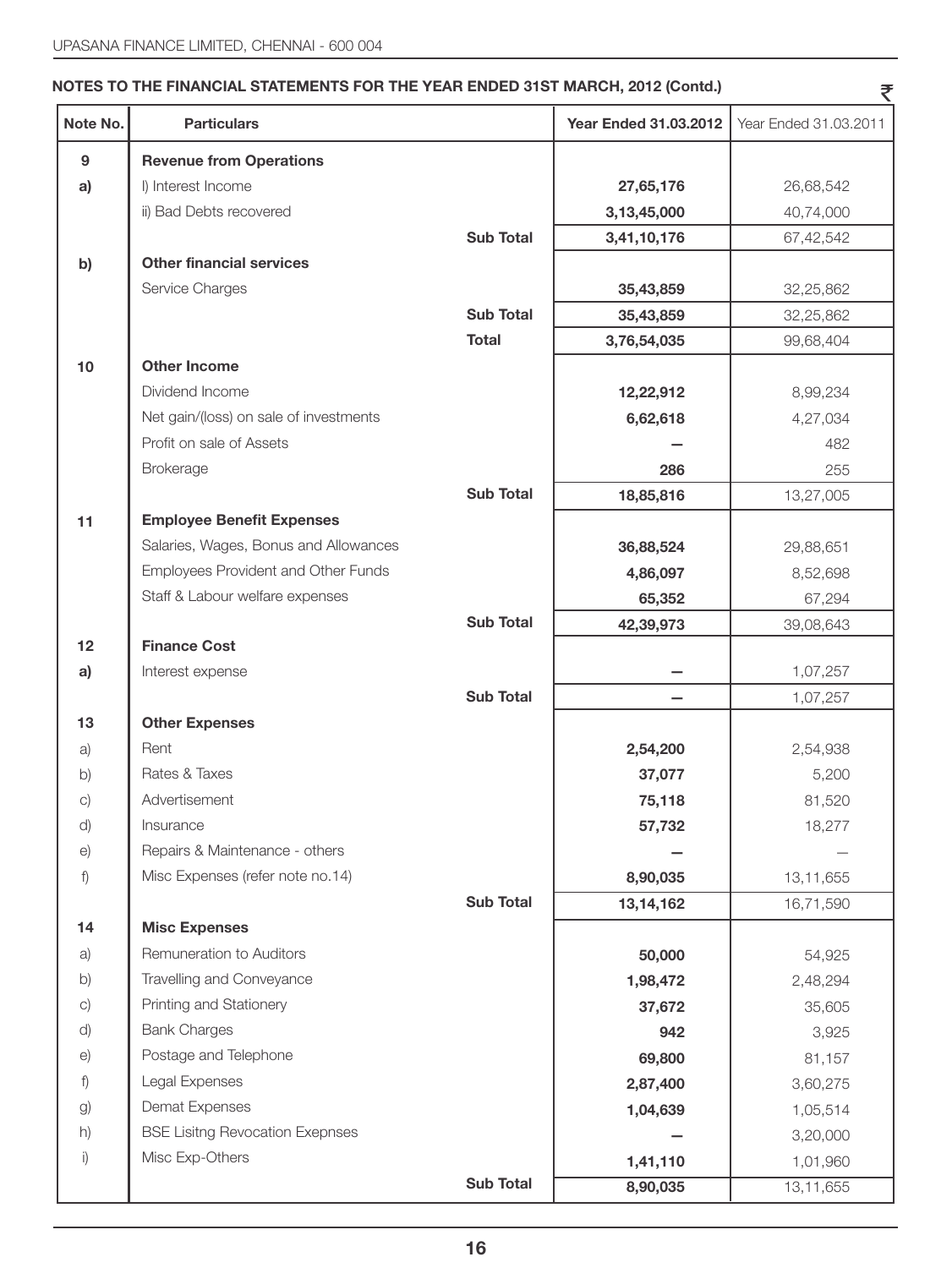$\bar{\tau}$ 

| Note No. | <b>Particulars</b>                                                                                                                                                                                       | <b>Year Ended</b><br>31.03.2012 | Year Ended<br>31.03.2011 |
|----------|----------------------------------------------------------------------------------------------------------------------------------------------------------------------------------------------------------|---------------------------------|--------------------------|
| 15       | <b>Remuneration to Auditors consist of:</b>                                                                                                                                                              |                                 |                          |
| a)       | Auditor                                                                                                                                                                                                  | 10,000                          | 10,000                   |
| b)       | <b>For Taxation Matters</b>                                                                                                                                                                              | 35,000                          | 42,425                   |
| C)       | For Reimbursement of expenses                                                                                                                                                                            | 5,000                           | 2,500                    |
|          | <b>Sub Total</b>                                                                                                                                                                                         | 50,000                          | 54,925                   |
| 16       | Information furnished in terms of Paragraph 9BB of Non-Banking Financial Companies<br>Oprudnetial Norms (Reserve bank) Directiors, 1998<br>Break-up of Loans availed                                     |                                 |                          |
|          | Loand and Advances availed                                                                                                                                                                               |                                 |                          |
|          | Unclaiemed other Public Depsoits                                                                                                                                                                         |                                 |                          |
|          | Break-up of Loans and advances made                                                                                                                                                                      |                                 |                          |
|          | Unsecured                                                                                                                                                                                                | 1,15,00,000                     | 1,15,00,000              |
|          | Break-up of Investments                                                                                                                                                                                  |                                 |                          |
|          | Current Investments- other than related parties - Mutual Fund units                                                                                                                                      | 3,93,64,309                     | 2, 19, 17, 365           |
|          | Long Term other than related parties - Mutual Fund Units                                                                                                                                                 | 1,57,03,232                     | 1,37,19,884              |
|          | Gross Non-performing Assets                                                                                                                                                                              |                                 |                          |
|          | Net Non-performing Assets                                                                                                                                                                                |                                 |                          |
| 17       | Details as required by AS 15                                                                                                                                                                             |                                 |                          |
|          | <b>PROVIDENT FUND</b>                                                                                                                                                                                    |                                 |                          |
|          | Contribution to Provident Fund is made to the Provident Fund Organisation. Employer's<br>Contribution to Provident Fund recognised as Expense                                                            | 1,71,998                        | 1.56.363                 |
|          | <b>SUPERANNUATION</b>                                                                                                                                                                                    |                                 |                          |
|          | Contribution to the Superannuation Fund is made to the scheme maintained by Life Insurance<br>Corporation of India.                                                                                      |                                 |                          |
|          | Employer's Contribution to Superannuation Fund recognised as Expense                                                                                                                                     | 2,26,806                        | 2,07,816                 |
|          | <b>GRATUITY</b>                                                                                                                                                                                          |                                 |                          |
|          | Provsion for gratuity is made on the basis of actuarial valuation made at the end of financial year.                                                                                                     |                                 |                          |
|          | The following tables summarise the components of the net benefit expenses recognised in the<br>profit and loss account and the funded status and amounts recognised in the balance sheet for<br>Gratuity |                                 |                          |
|          | <b>Profit and Loss Account</b>                                                                                                                                                                           |                                 |                          |
|          | Net employee benefit expense (recognised in Employee Cost)<br><b>Current Service cost</b>                                                                                                                | 46,068                          |                          |
|          | Interest cost on benefit obligation                                                                                                                                                                      | 60,463                          |                          |
|          | Expected return on plan assets                                                                                                                                                                           |                                 |                          |
|          | Benefits paid                                                                                                                                                                                            |                                 |                          |
|          | Net actuarial (gain)/Loss recognised in the year                                                                                                                                                         | (56, 351)                       |                          |
|          | Past service cost                                                                                                                                                                                        |                                 |                          |
|          | Liability not accounted as on 31.03.11<br>Net benefit expense                                                                                                                                            | 50,180                          | 3,90,660                 |
|          | Actual return on plan assets                                                                                                                                                                             |                                 |                          |
|          | <b>Balance Sheet</b>                                                                                                                                                                                     |                                 |                          |
|          | <b>Details of Provision for Gratuity</b>                                                                                                                                                                 |                                 |                          |
|          | Present value of Defined benefit obligation                                                                                                                                                              | 8,05,970                        |                          |
|          | Fair value of plan assets<br>Difference                                                                                                                                                                  | 8,05,970                        |                          |
|          | Unrecognised past service cost                                                                                                                                                                           |                                 |                          |
|          | Plan Liability (recognised in Balance Sheet)                                                                                                                                                             | 8,05,970                        | 7,55,790                 |
|          | Changes in present value of the defined benefit obligation are as follows :                                                                                                                              |                                 |                          |
|          | Present value of Defined benefit obligation as at April 1,2011                                                                                                                                           | 7,55,790                        |                          |
|          | <b>Interest Cost</b><br><b>Current Service Cost</b>                                                                                                                                                      | 60,463<br>46,068                |                          |
|          | Past Service Cost                                                                                                                                                                                        |                                 |                          |
|          | Benefits paid                                                                                                                                                                                            |                                 |                          |
|          | Acturial loss/(gain) on obligation                                                                                                                                                                       | (56, 351)                       |                          |
|          | Defined benefit obligation as at March 31,2012                                                                                                                                                           | 8,05,970                        | 7,55,790                 |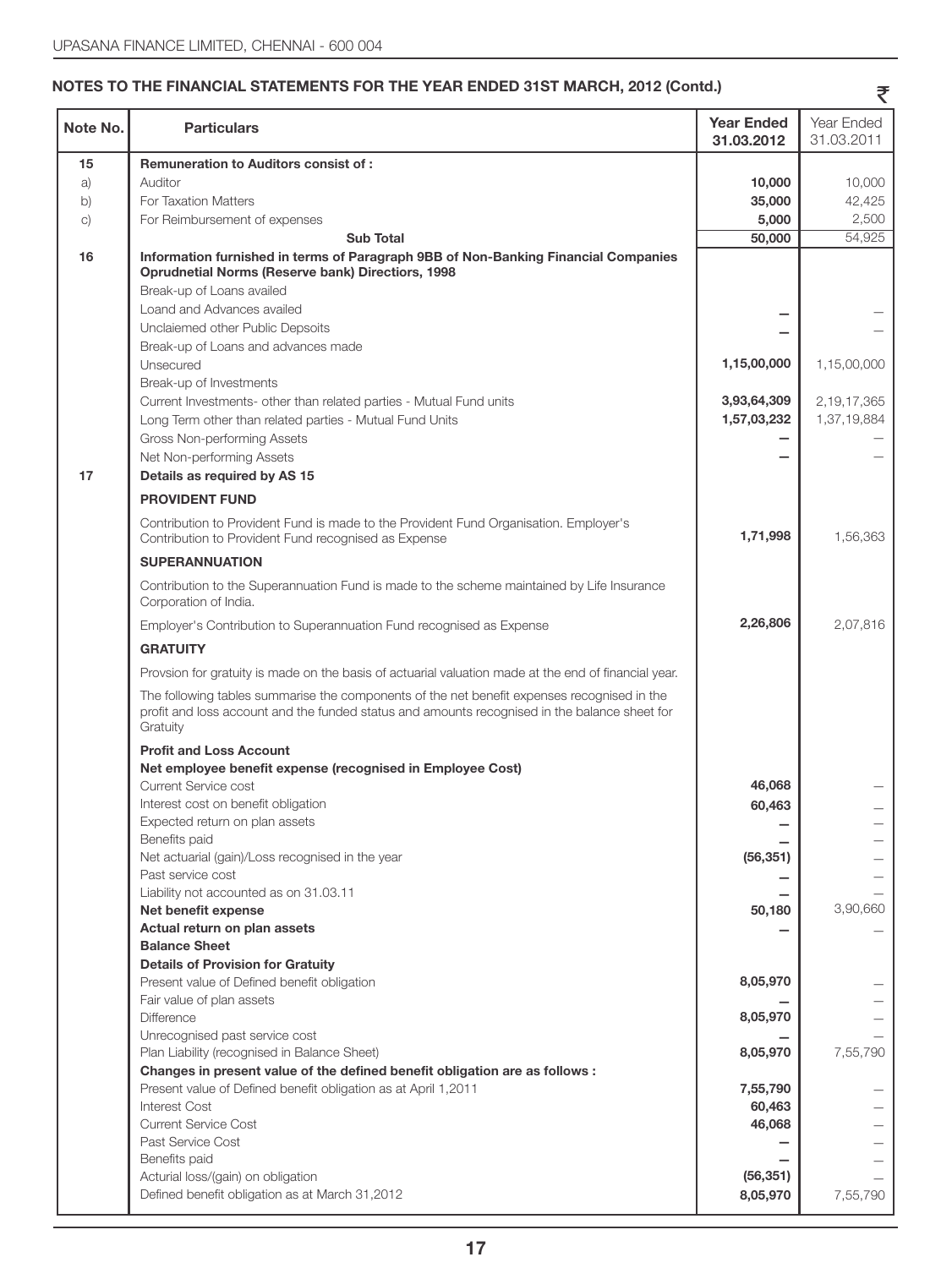| Note No. | <b>Particulars</b>                                                                                                                                                                                                                                                                                                                                                                    | <b>Year Ended</b><br>31.03.2012 | Year Ended<br>31.03.2011 |
|----------|---------------------------------------------------------------------------------------------------------------------------------------------------------------------------------------------------------------------------------------------------------------------------------------------------------------------------------------------------------------------------------------|---------------------------------|--------------------------|
|          | Changes in the fair value of plan assets are as follows:                                                                                                                                                                                                                                                                                                                              |                                 |                          |
|          | Fair value of plan assets as at April 1, 2012                                                                                                                                                                                                                                                                                                                                         |                                 |                          |
|          | Expected return                                                                                                                                                                                                                                                                                                                                                                       |                                 |                          |
|          | Contribution by employer                                                                                                                                                                                                                                                                                                                                                              |                                 |                          |
|          | Benefits paid                                                                                                                                                                                                                                                                                                                                                                         |                                 |                          |
|          | Actuarial gain                                                                                                                                                                                                                                                                                                                                                                        |                                 |                          |
|          | Fair value of plan assets as at March 31, 2012                                                                                                                                                                                                                                                                                                                                        |                                 |                          |
|          | The gratuity scheme is unfunded and the actuarial liability is shown in the Balance Sheet                                                                                                                                                                                                                                                                                             |                                 |                          |
|          | <b>Leave Salary - Compensated Absences</b>                                                                                                                                                                                                                                                                                                                                            |                                 |                          |
|          | The Company also extends defined benefit plans in the form of Compensated absences to<br>employees.                                                                                                                                                                                                                                                                                   |                                 |                          |
|          | The employee Benefits towards Compensated absences are provided based on actuarial<br>valuation made at the end of the year.                                                                                                                                                                                                                                                          |                                 |                          |
|          | Employee benefits towards Compensated absences recognised in the Profit and Loss<br>Account as follows:                                                                                                                                                                                                                                                                               |                                 |                          |
|          | a) Curent service cost                                                                                                                                                                                                                                                                                                                                                                |                                 |                          |
|          | b) Interest Cost                                                                                                                                                                                                                                                                                                                                                                      | 17.764                          |                          |
|          | c) Actuarial loss/(gain) on obligation                                                                                                                                                                                                                                                                                                                                                | 4,568                           |                          |
|          | d) Total                                                                                                                                                                                                                                                                                                                                                                              | 73,403                          |                          |
|          | <b>Actuarial Assumptions:</b>                                                                                                                                                                                                                                                                                                                                                         | 95,735                          | 89,595                   |
|          | The Principal assumptions used in determining gratuity benefit obligation and determining<br>company's liability towards employee benefits under compensated absences are<br>furnished below:<br>Discount rate                                                                                                                                                                        |                                 |                          |
|          | The estimates of future salary increases, considered in actuarial valuation take account of<br>inflation, seniority, promotion, attrition and relevant factors, such as supply and demand in<br>the employment market.                                                                                                                                                                | 8%                              | 8%                       |
|          | <b>Related Party Transactions</b>                                                                                                                                                                                                                                                                                                                                                     |                                 |                          |
| 18       | I) Where Control exists                                                                                                                                                                                                                                                                                                                                                               |                                 |                          |
|          | li) Other related parties with whom transactions have been entered into during the year                                                                                                                                                                                                                                                                                               |                                 |                          |
|          | a) Individuals owning directly/indirectly an Interest in Voting Power                                                                                                                                                                                                                                                                                                                 |                                 |                          |
|          | i) Suresh Krishna ii) Usha Krishna iii) Preethi Krishna iv) Arathi Krishna v) Arundathi                                                                                                                                                                                                                                                                                               |                                 |                          |
|          | Krishna                                                                                                                                                                                                                                                                                                                                                                               |                                 |                          |
|          | Enterprises over which above person (s) exercise significant influence                                                                                                                                                                                                                                                                                                                |                                 |                          |
|          | i) Sundram Fasteners Limited, Chennai                                                                                                                                                                                                                                                                                                                                                 |                                 |                          |
|          | a) Services rendered                                                                                                                                                                                                                                                                                                                                                                  |                                 |                          |
|          | ii) Upasana Engineering Limited, Chennai                                                                                                                                                                                                                                                                                                                                              | 35,43,859                       | 32,25,862                |
|          | a) ICD Outstanding                                                                                                                                                                                                                                                                                                                                                                    |                                 |                          |
|          | b) Interest Received/receivable                                                                                                                                                                                                                                                                                                                                                       | 1,15,00,000                     | 1,15,00,000              |
|          | iii) TVS Infotech Limited, Chennai                                                                                                                                                                                                                                                                                                                                                    | 11,50,000                       | 11,50,000                |
|          | a) Services availed                                                                                                                                                                                                                                                                                                                                                                   |                                 |                          |
| 19       | Significant Accounting Policies / compliance of Accounting Standards issued by the<br>Institute of Chartered Accountants of India.                                                                                                                                                                                                                                                    | 32,675                          |                          |
| 20       | During the year ended 31st March 2012, the revised Schedule VI notified under the<br>Companies Act, 1956 has become applicable to the Company, for the preparation and<br>presentation of its financial statements. Accordingly, the Company has reclassified/<br>regrouped/ amended the previous year figures in accordance with the requirements<br>applicable in the current year. | Annexure                        |                          |

| R RAMAKRISHNAN<br><b>Director</b> | S E S MANI<br>Director | S RAMAKRISHNAN<br><b>Director</b> | for SUNDARAM & SRINIVASAN<br>Regn. No. 004207S<br><b>Charterted Accountants</b> |
|-----------------------------------|------------------------|-----------------------------------|---------------------------------------------------------------------------------|
| Chennai<br>18th May, 2012         |                        | R KRISHNAN<br>Secretary           | P MENAKSHISUNDARAM<br>Partner<br>Membership No. 217914                          |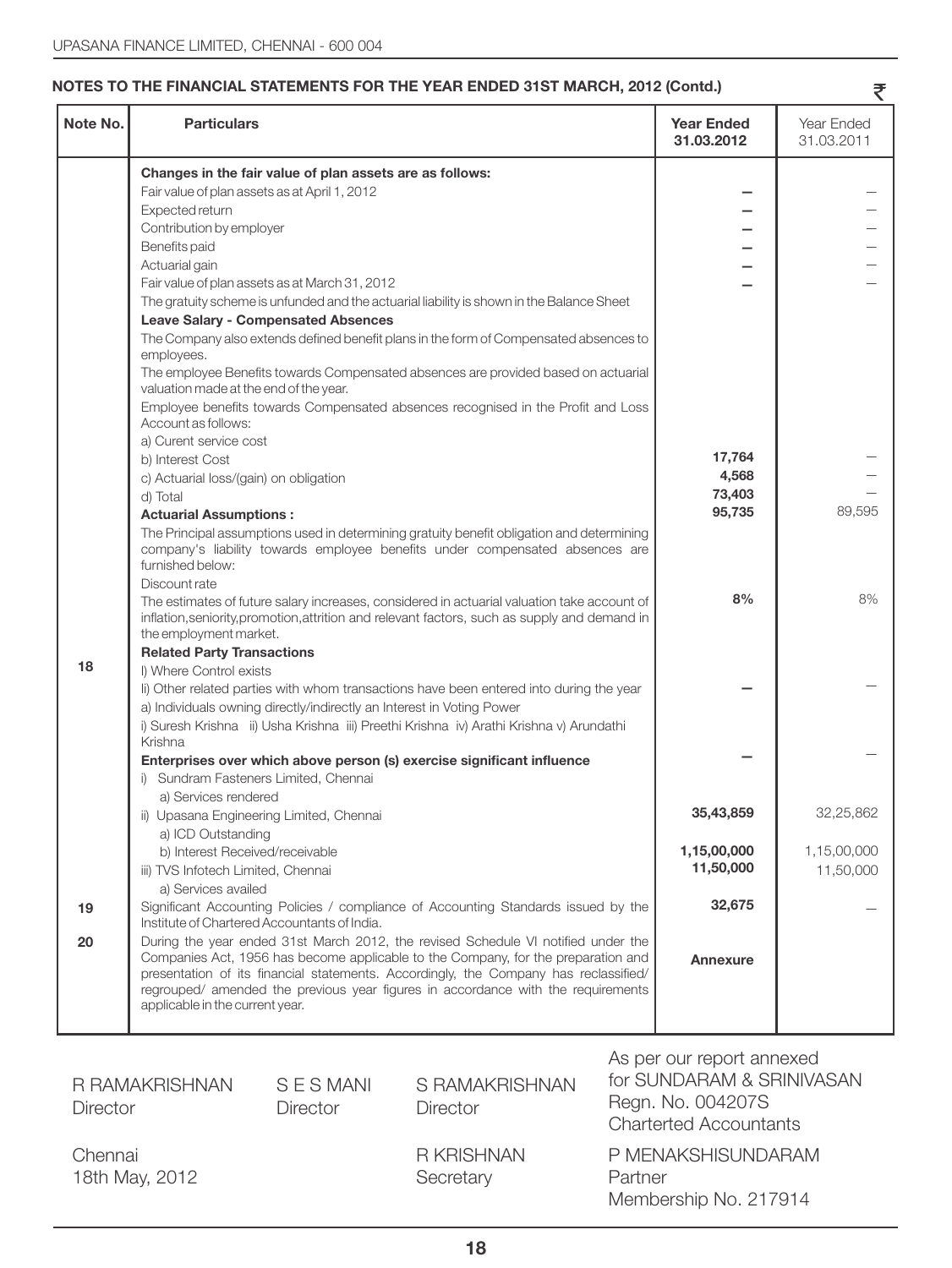## ANNEXURE TO NOTES ON THE FINANCIAL STATEMENTS FOR THE YEAR ENDED 31<sup>8T</sup> MARCH 2012

## **Notes on Accounting Policies / Compliance of Accounting Standards prescribed by the Institute of Chartered Accountants of India AS 1 Disclosure of accounting policies**

The Company is following accrual basis of accounting for both income and expenses. **AS 2 Valuation of Inventories** The Company has no Inventory. Hence this standard is not applicable. **AS 3 Cash flow statements** The Cash Flow Statement is attached **AS 4 Events occurring after balance sheet date** There are no events occuring after the Balance Sheet Date that require adjustment or disclosure. **AS 5 Net Profit or loss for the period, prior period items and changes in accounting policies** There are no prior period items. There are no changes in the accounting policies of the Company from the previous year. **AS 6 Depreciation Accounting** The Company has no fixed assets. **AS 7 Accounting for Construction Contracts** The above standard is not applicable to the Company, as it is not engaged in the business of construction. **AS 8 Accounting for Research and Development** This standard has been withdrawn with effect from 1-4-2003. **AS 9 Revenue Recognition** Interest income is recognized using the time proportion method based on the rates implicit in the transaction. **AS10 Accounting for Fixed Assets** The Company has no fixed assets. **AS11 Accounting for effects in foreign exchange rates** The Company has no foreign exchange transactions. **AS12 Accounting for Government Grants** The Company has not received any grant from the Government **AS13 Accounting of Investments** Investments are accounted at the cost of acquisition which includes stamp fee etc. **AS14 Accounting for Amalgamation** No Amalgamation was made during the year. **AS15 Accounting for Retirement Benefits** Please refer to Note No.17 of Notes to Financial statements **AS16 Borrowing Cost** There is no borrowing cost attributable to qualifying assets. **AS17 Segment Reporting** The Company is engaged in the business of financing and accordingly there are no separate reportable segments. **AS18 Related party disclosures** Please refer to Note No 18 of Notes to Financial Statements. **AS19 Leases** The Company has not given any assets on lease during the year. The Company has taken vehicles on lease basis for the period upto five years, which are in the nature of operating leases as defined in the Accounting Standard AS-19 in respect of leases prescribed by the Institute of Chartered Accountants of India. a) Future Minimum leases payments under non cancelable operating leases in respect of lease agreements entered into on or after 1.4.2001 **As at 31.03.2012** As at 31.03.2011 Up to one year **96,105** 2,40,300 One to Five years **NIL** 96,105 ₹

Total **96,105** 3,56,405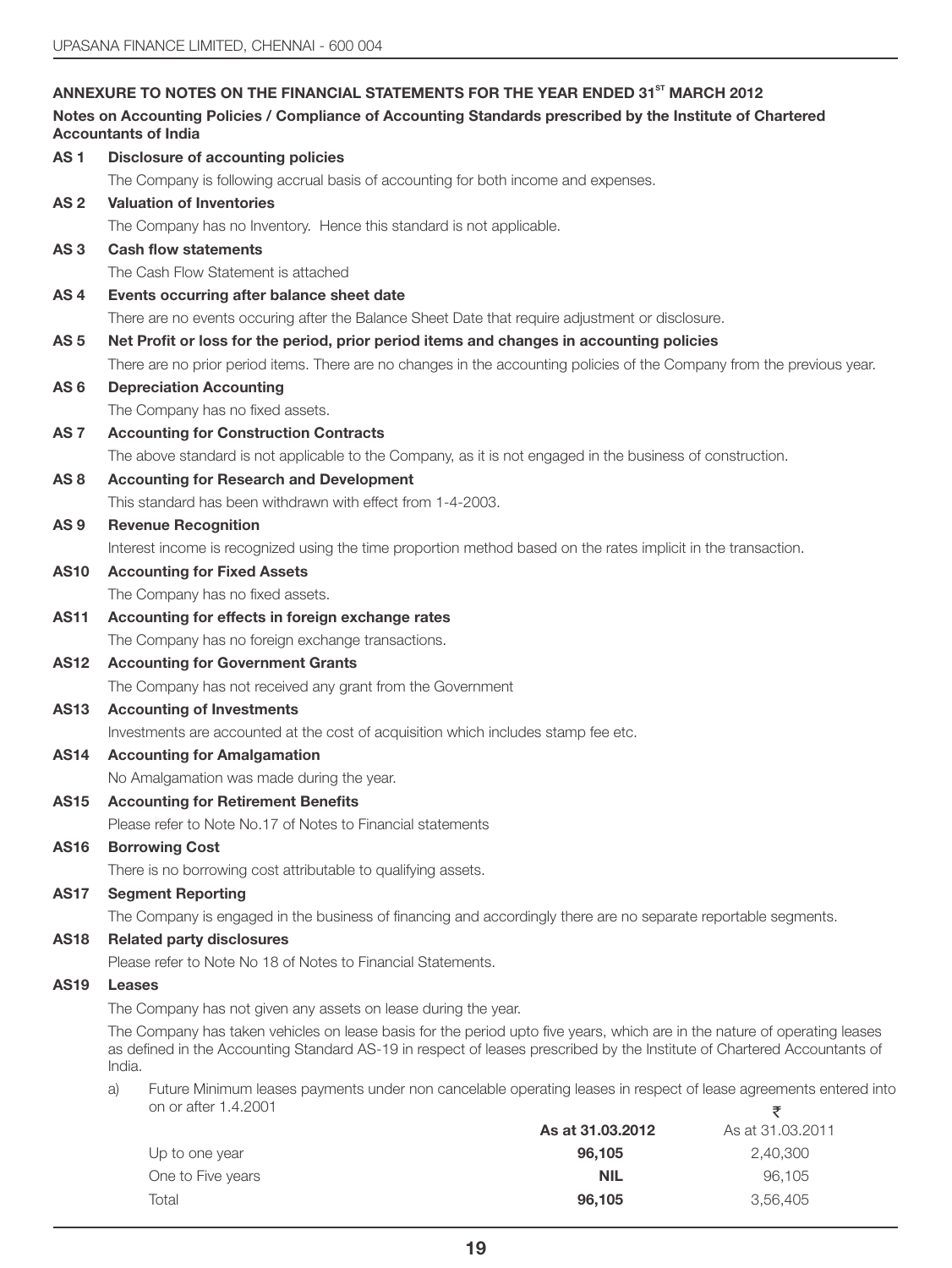## ANNEXURE TO NOTES ON THE FINANCIAL STATEMENTS FOR THE YEAR ENDED 31<sup>8T</sup> MARCH 2012 (Contd.) **Notes on Accounting Policies / Compliance of Accounting Standards prescribed by the Institute of Chartered Accountants of India (Contd.)**

|                                                  | As at 31,03,2012 | As at 31.03.2011 |
|--------------------------------------------------|------------------|------------------|
| Lease payments recognized in Profit and Loss A/c | 2,40,300         | 2.40.300         |

c) Significant Leasing arrangements:

## **i. Basis of determining contingent rent:**

Contingent rents are payable for excessive, improper or unauthorized use of the asset, beyond the terms of the lease agreement, prejudicially affecting the resale value of the asset, either by way of increase in lease rentals or by way of lump-sum amount, as agreed between the parties.

## **ii. Renewal/purchase options and escalation clauses:**

Lease agreements are renewable for further period or periods on terms and conditions mutually agreed between the parties. Variations in lease rentals are made in the event of a change in the basis of computation of lease rentals by the lessor.

## **iii. There are no restrictions imposed by the lease agreements, concerning dividends, additional debt and further leasing**

## **AS20 Earnings per share (EPS)**

Please refer to Profit and Loss account. There is no diluted earnings per share as there are no dilutive potential equity shares.

## **AS21 Consolidated financial statements**

This Standard is not applicable to the Company.

## **AS22 Accounting for taxes on Income**

Provision for Income Tax is made as per the provisions of Income Tax Act, 1961. The Company has Deferred Tax Asset. However as a measure of Prudence no Deferred Tax asset has been recognised during the year

## **AS23 Accounting for Investments in associates**

This Standard is not applicable to the Company as the Company has no Associate.

## **AS24 Discontinuing Operations**

The company has not discontinued any operations during the year.

## **AS25 Interim financial Reporting**

Quarterly financial results are published in accordance with the guidelines issued by SEBI. The recognition and measurement principles as laid down in the Standard are followed with respect to such results. Quarterly financial results are also subjected to a limited review by the Auditors as required by SEBI.

## **AS26 Intangible Assets**

The Company has no intangible assets.

## **AS27 Financial Reporting of Interests in Joint Ventures**

The Company has no Joint Ventures.

## **AS28 Impairment of Assets**

The Company has no impaired assets.

## **AS29 Provision, Contingent Liabilities and Contingent Assets**

Liabilities Disputed and Not provided for

|     |                           | As at 31.03.2012 | As at 31.03.2011 |
|-----|---------------------------|------------------|------------------|
| ii) | Income Tax                | 7,54,891         | 6.811            |
|     | Employees State Insurance | 73,226           | 73.226           |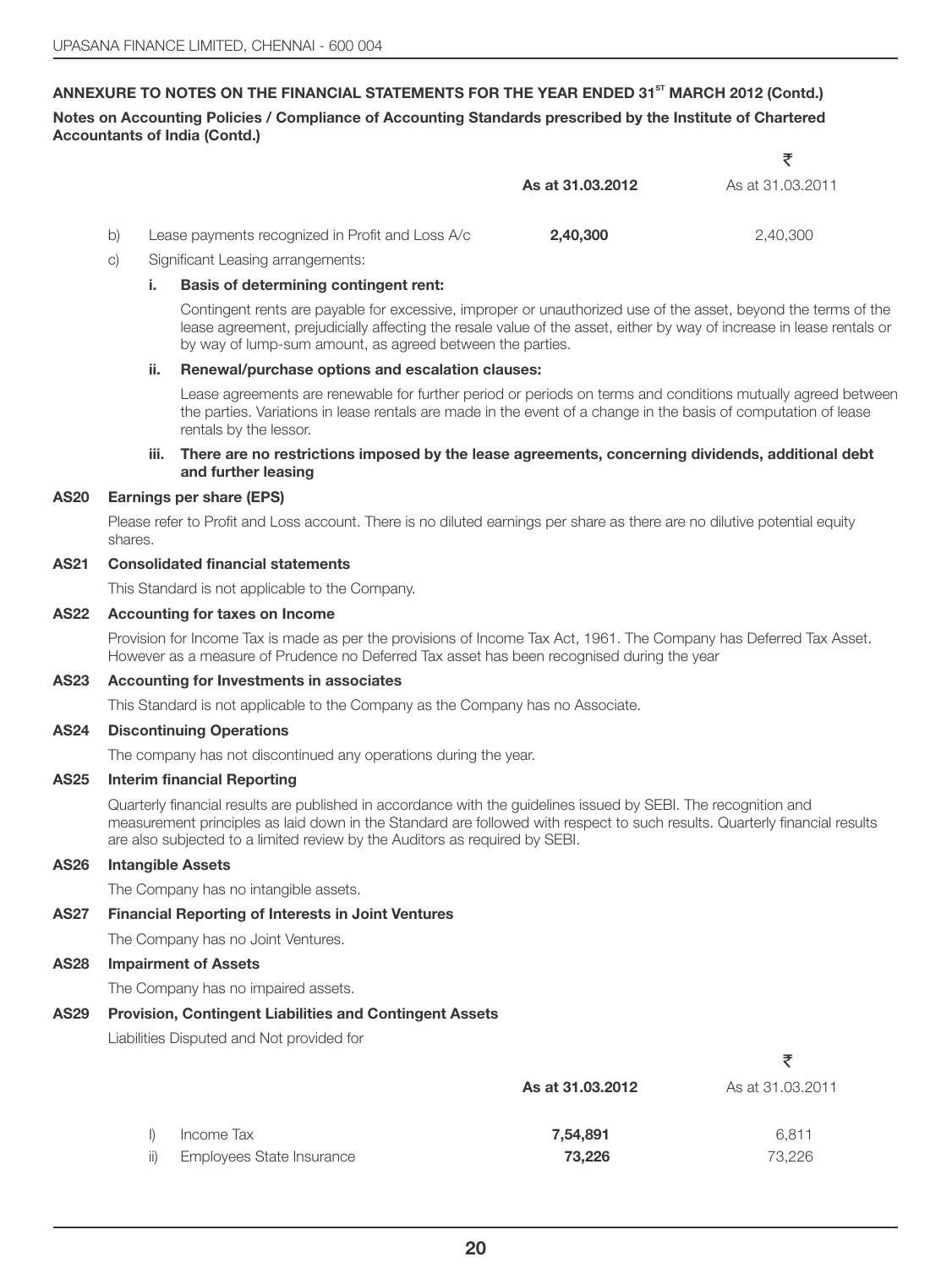

# **UPASANA FINANCE LIMITED**

**III Floor, 98-A, Dr. Radhakrishnan Salai, Mylapore, Chennai 600 004**

## **ATTENDANCE SLIP**

## **PLEASE COMPLETE THIS ATTENDANCE SLIP AND HAND IT OVER AT THE ENTRANCE OF THE ENTRANCE OF THE MEETING HALL**

|             |    | Name of the attending Member/                                                                                   |
|-------------|----|-----------------------------------------------------------------------------------------------------------------|
|             |    |                                                                                                                 |
| shares      |    |                                                                                                                 |
| Venue       |    | : Narada Gana Sabha Trust (Mini Hall).<br>New No.314, (Old No.254), T.T.K. Road.<br>Alwarpet, Chennai - 600 018 |
| Date        | t. | Monday 17th September 2012                                                                                      |
| <b>Time</b> | t. | $10.00$ am                                                                                                      |
|             |    |                                                                                                                 |

*Signature of Member/Proxy\**

REQUEST TO MEMBERS

- 1. Member and their proxies/bodies corporate should bring the attendance slip duly filled in for attending the meeting.
- 2. Members are requested to avoid being accompanied by non-members and/or children
- 3. Members are requested to bring copies of annual report to the Meeting as the Company is unable to provide another copy in vew of the increased cost of paper.
- 4. Members are requested to be in their seats at the meeting Hall before the scheduled time for commencement of the annual general meeting to avoid interruption in the Proceedings.
- 5. Members intending to appoint proxies are requested to complete the proxy form sent herewith and deposit the same with either at the Registered Office of the Company or with the RTA at least 48 hours before the time fixed for holding the meeting.
- 6. If you and/or your family members are receiving more than the annual report and other communications and would like to avoid duplication, kindly advise us to enable us to mail only one copy. This will help us avoid wastage.
- 7. Members are advised to bring photo identity proof for easy identification.

**\* strike out whichever is not applicable**

**Members / Proxy holders are requested to bring copies of annual report and the attendance slip to the Annual General Meeting. No attendance slip will be issued at AGM venue.**

| UPASANA FINANCE LIMITED<br>III Floor, 98-A, Dr. Radhakrishnan Salai,<br><b>Mylapore, Chennai 600 004</b>        |
|-----------------------------------------------------------------------------------------------------------------|
| <b>PROXY FORM</b>                                                                                               |
|                                                                                                                 |
|                                                                                                                 |
|                                                                                                                 |
|                                                                                                                 |
|                                                                                                                 |
| on my / our behalf at the annual general meeting of the company to be held on 17.09.2012 and at any adjournment |
|                                                                                                                 |
|                                                                                                                 |

| For Office Use  |  |  |  |
|-----------------|--|--|--|
| Proxy No.       |  |  |  |
| Date of receipt |  |  |  |
| No. Of shares   |  |  |  |

| Affix   |
|---------|
| Re. 1   |
| Revenue |
| Stamp   |

N.B: The instrument appointign proxy be deposited with the RTA at least 48 hours before the commencement of the meeting. The Proxy need not be a Member of the Company \*Please fill in the particulars as given in the address slip.